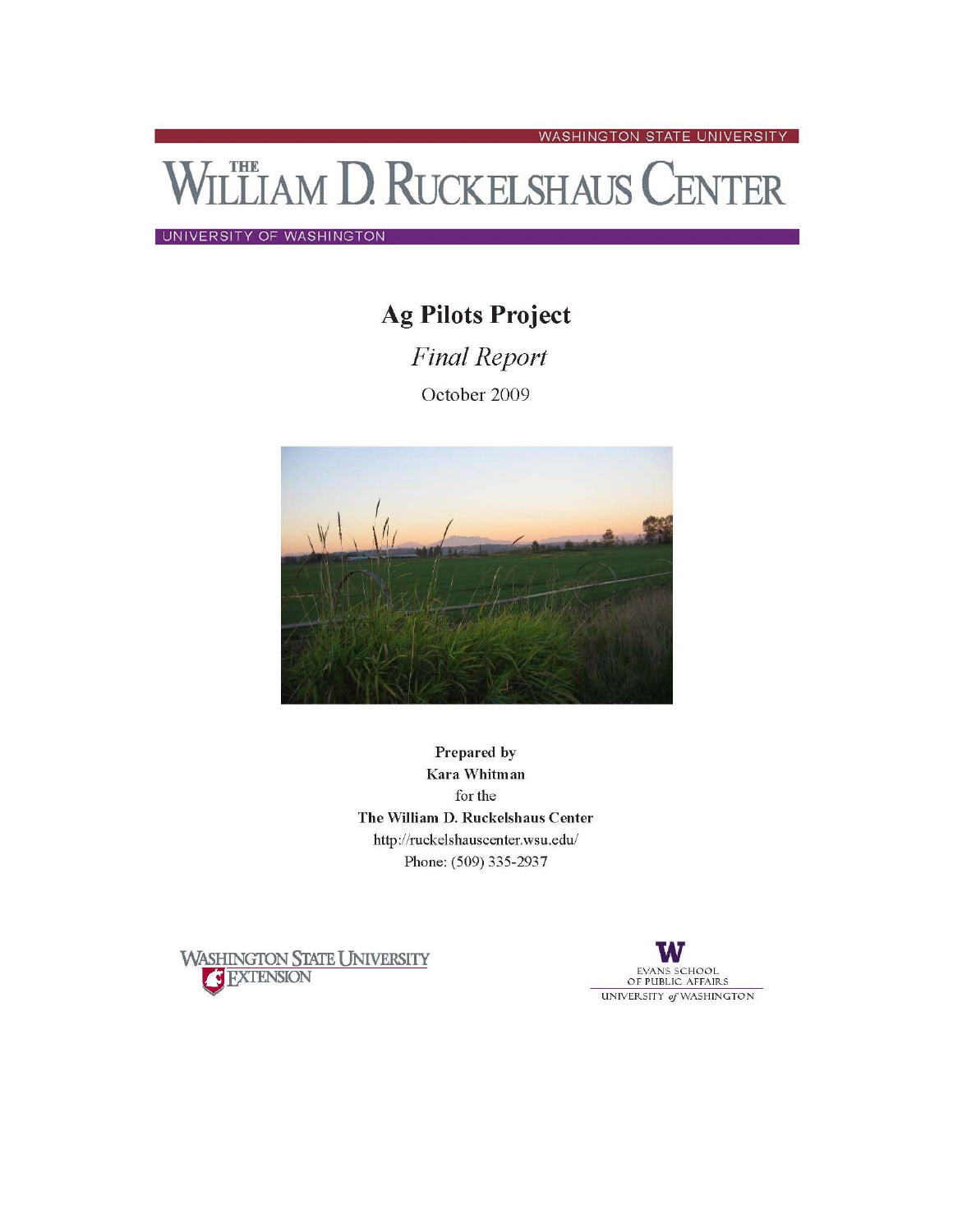# **Report Contents**

| <b>Acknowledgements</b>                                                          | $\overline{2}$ |
|----------------------------------------------------------------------------------|----------------|
| <b>INTRODUCTION</b>                                                              | 4              |
| <b>Purpose of Final Report</b>                                                   | 4              |
| The Ag Pilots Project: conception to implementation                              | 4              |
| <b>Ag Pilots Project Timeline</b>                                                | 5              |
| ASSESSMENT OF THE OVERALL MERITS AND CHALLENGES                                  | 6              |
| <b>RECOMMENDATIONS AND MOVING FORWARD</b>                                        | 9              |
| THE PILOTS: EXECUTIVE SUMMARIES                                                  | 10             |
| Farming for Wildlife Pilot, Skagit Delta: The Nature Conservancy                 | 11             |
| Transition of Insect Pest Management to New Pest Control Technology Pilot        | 17             |
| Beefing Up the Palouse Pilot- An Alternative to the Conservation Reserve Program | 23             |
| Direct Seed Mentoring Pilot: Spokane County Conservation District                | 28             |
| <b>APPENDICES</b>                                                                | 33             |
| Appendix A: Summary of Ag Pilots Project Funding Allocation                      | 32             |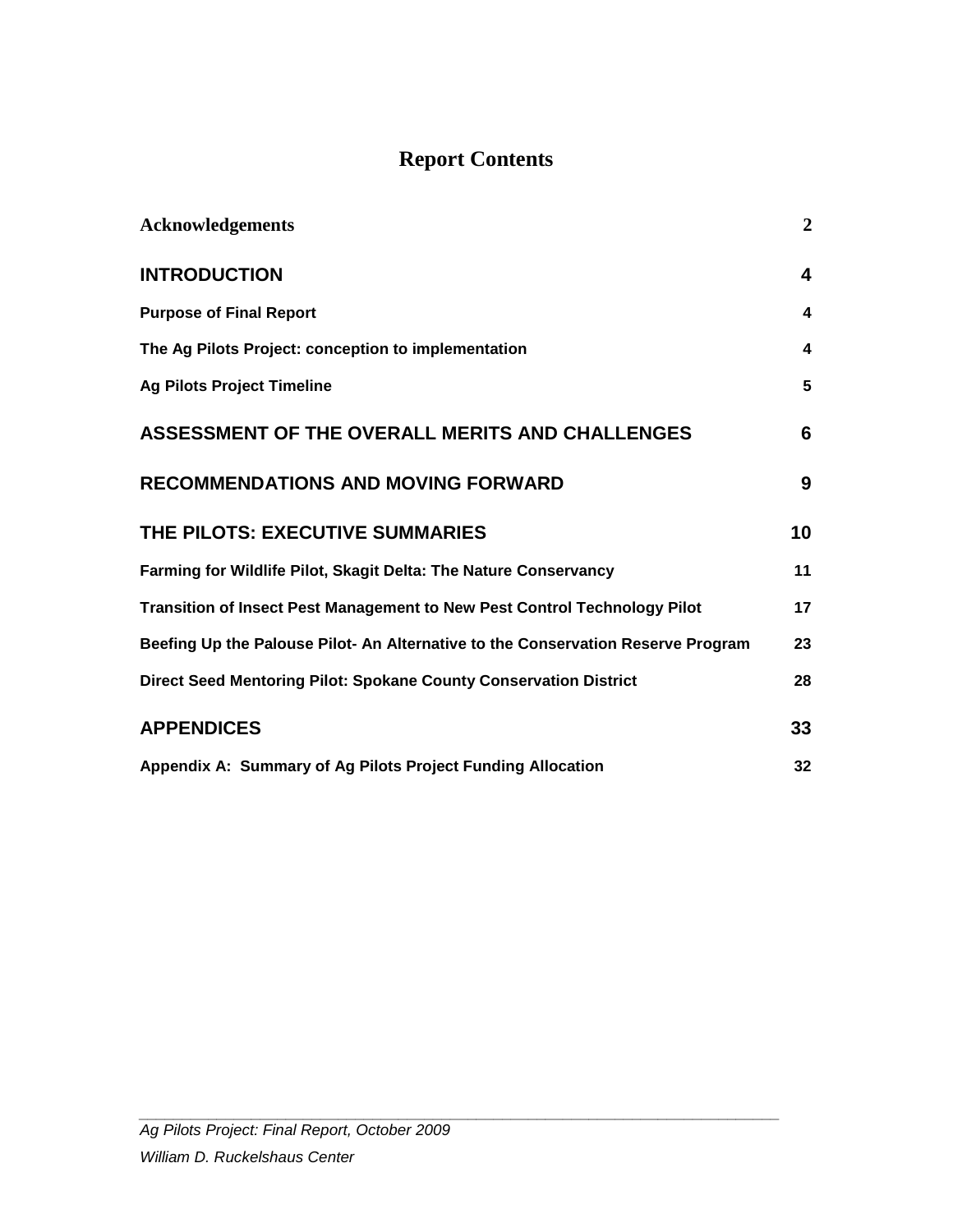WASHINGTON STATE UNIVERSITY

# **LETAM D. RUCKELSHAUS CENTER**

UNIVERSITY OF WASHINGTON

October 28, 2009

The Ag Pilots Project relied on a great number of people for its success. First and foremost were the Pilot participants who were willing to try something innovative and potentially somewhat financially risky. These people are listed in the write-up for the individual pilot within this report. For their time, work and willingness to allow us to evaluate their efforts, the Center is very grateful.

The Oversight Committee was the driving force behind the Ag Pilot Project. Members of committee (listed on page 5) provided substantial knowledge, "good offices" and time to help the Center develop, implement and test the viability of an Ag Pilots Program. Without their involvement, the Ag Pilot Project would not have been as innovative or as well received in the agricultural and environmental communities.

A good number of WSU and UW faculty/staff substantially contributed to the Ag Pilot Project. These include David Granatstein, Chris Feise, Dan Carlson and Branden Born. The Center would also like to thank William Budd for overseeing the Project evaluation activities and Ralph Cavalieri for assisting project staff in finding out-of-state reviewers. A special thanks to Jennifer Jansen and Esther Tate at WSU for helping us master the intricacies of a "re-granting" program and to Karla Heinitz at the Conservation Commission for helping us get the money to the people doing the work.

Without the support of the Washington Legislature, the Governor and a number of state agency colleagues this project would not have taken place. The Center would especially like to thank John Mankowski and Keith Phillips for their belief in this project.

One of the more challenging aspects of this project was the development of the monitoring and evaluation regime for the pilots. The following people participated in a focus group to help us finalize our approach:

Andrea Copping, Bruce Crawford, Dave Hedlin, John Hollowed, Ty Meyer, Maurice Robinette, Jan Seago, Ann Seiter, Evan Sheffels, Carol Smith, Ashley Steele, Rod Hamilton, Larry Wasserman.

Kara Whitman was our pilot evaluator and primary author of the Center's final report. Without her efforts, this project could not have been completed. She gave more of her talents and time than we paid for. Her dedication is greatly appreciated.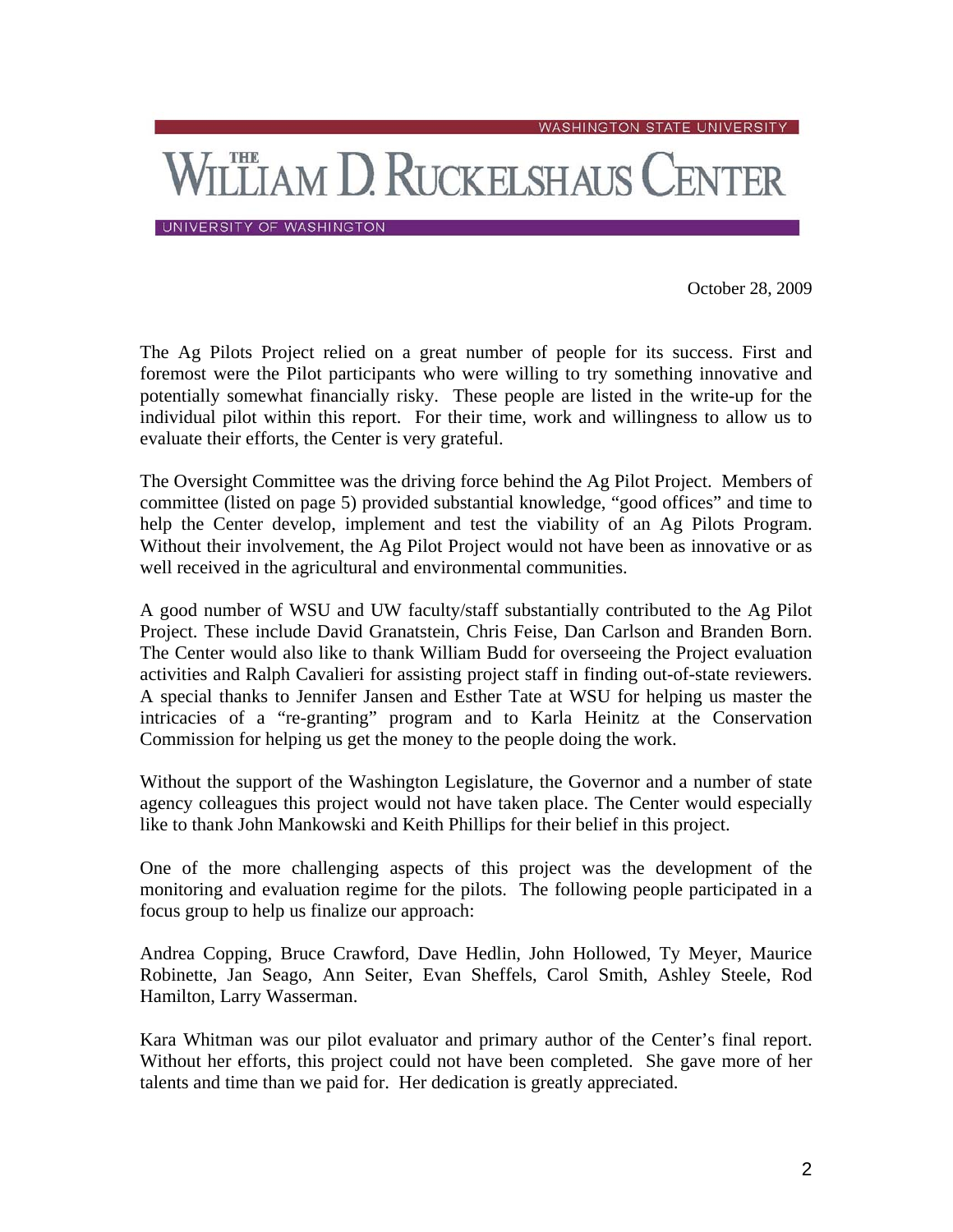Lastly, a number of Center staff and interns were part of the Ag Pilot Project. These include the following:

Debra Akhbari, Kelly Bidlingmaier, Jon Brock, Maggie Buckley (formerly Brothers), Gwendy Campbell, Angela Day, Mike Gaffney, Brigitta Jozefowski, Rob McDaniel, Cheryl Rajcich, Dan Siemann, Andrea Sternberg.

To the staff, I would like to say, well done.

Bill  $\epsilon$ 

Bill Ruckelshaus Chair, Advisory Board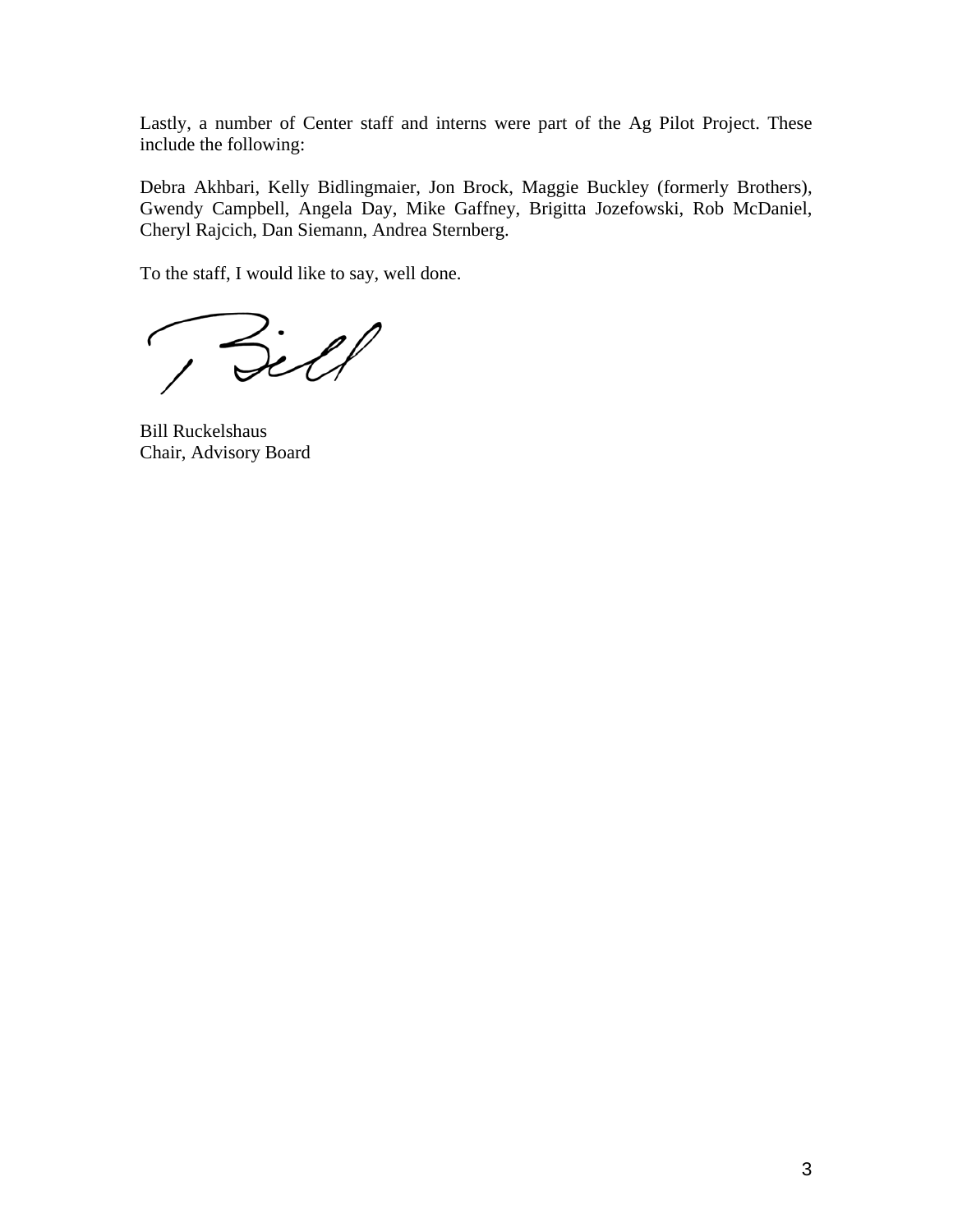# **Introduction**

The Ag Pilots Project was based on the primary thesis that agricultural producers can best provide environmental benefits when their economic prospects are concurrently enhanced. The dual goals of the Ag Pilots Project were to promote innovative ways to "enhance farm income" while at the same time "improve natural resource protection." The Project also sought to build bridges among the agriculture and environmental communities.

The Ag Pilots Project drew upon the practical problem solving skills, imagination, commitment, and collaborative capabilities of Washington State agricultural producers, members of the environmental community and others. Furthermore, the Project utilized well established agricultural and environmental research in order to help translate innovative ideas into reality by evaluating their feasibility, effectiveness and potential for dissemination.

In the 2007, the Governor and Legislature allocated \$500,000 to The William D. Ruckelshaus Center (the Center) for a proof of concept phase for the Ag Pilots Project. The funding was used to implement and evaluate four pilots that best demonstrated the dual goals of the Project.

# <span id="page-4-0"></span>*Purpose of Final Report*

The purpose of this report is to provide a final update and summative evaluation of the Ag Pilots Project. The report includes:

- an overview of the Ag Pilots Project;
- evaluation of the Ag Pilots Project and recommendations for a future *Ag Pilots Program*;
- final summaries of each pilot

This report meets the requirement of the interagency agreement between the Washington State Office of Financial Management (OFM) and The William D. Ruckelshaus Center. Copies of the Project's interim reports (August 2008, December 2008, and April 2009), and a number of supporting materials for this report are available on the William D. Ruckelshaus Center website. [http://ruckelshauscenter.wsu.edu/projects/app.html.](http://ruckelshauscenter.wsu.edu/projects/app.html)

# <span id="page-4-1"></span>*The Ag Pilots Project: conception to implementation*

At the request of the Governor's Office and with the support of the legislature, the Center developed the Ag Pilots Project to encourage innovative demonstration of on-the- ground activities that promote a vital agricultural economy as well as produce benefits for the environment. The Project's design was based on consultations with agricultural, environmental, tribal and community leaders.

*"When we started this project, I don't think we had a real concept of how new and fresh the proposals would be, or how many would be submitted," Deborah Moore, member of the oversight committee.*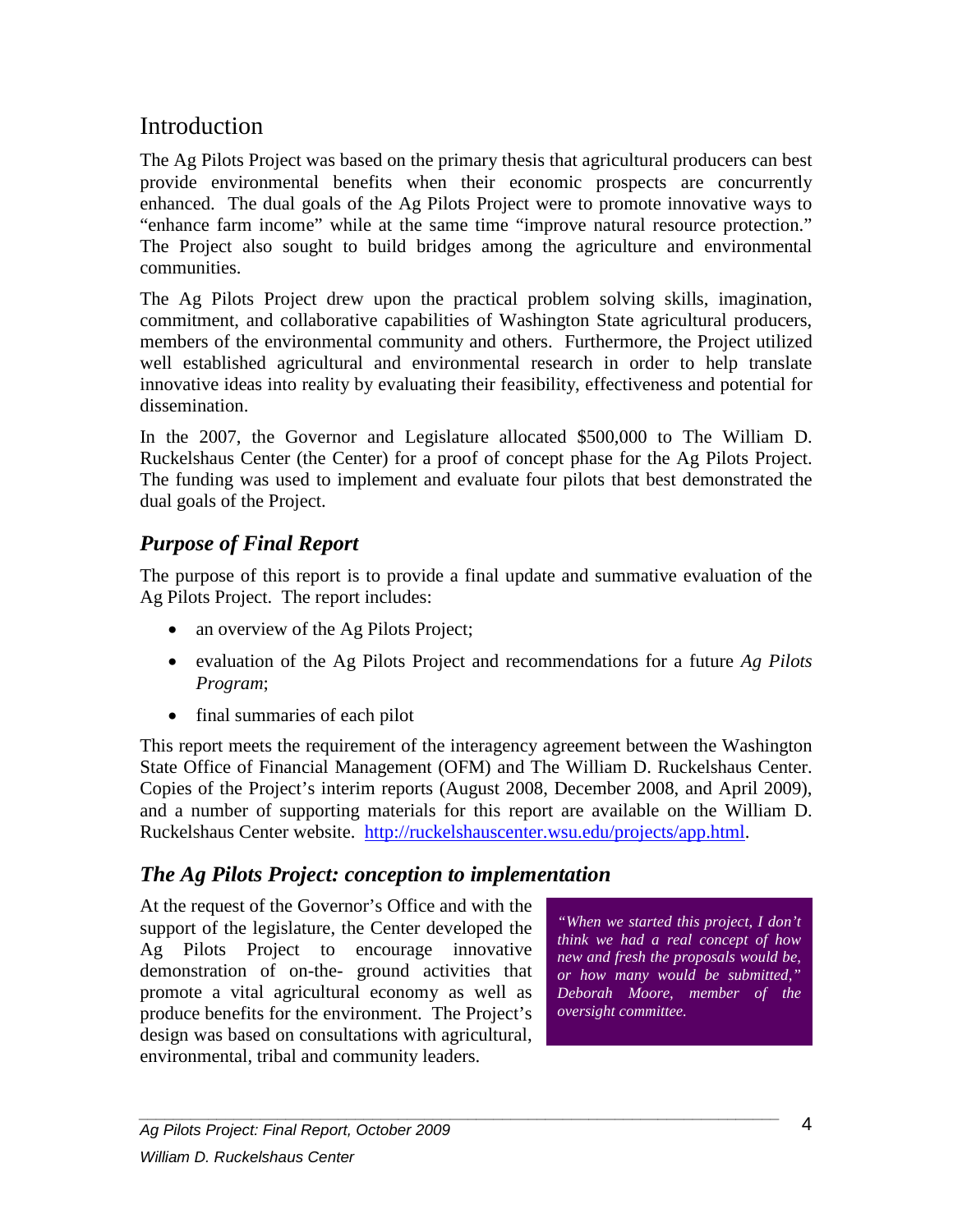In September 2006, pilot pre-proposals were solicited from Washington's State agricultural and environmental communities. An astonishing eighty-nine pre-proposals were received within the following month. The Ag Pilots Project Oversight Committee reduced the number of pre-proposals down to 25 based on specified criteria and pilot innovation (the pilot selection criteria can be found on the Center's website at: [http://ruckelshauscenter.wsu.edu/projects/documents/AgPilotProjectCriteria.pdf](https://connect.wsu.edu/exchweb/bin/redir.asp?URL=http://ruckelshauscenter.wsu.edu/projects/documents/AgPilotProjectCriteria.pdf).

The Center then convened a review committee comprised of Washington State University and University of Washington faculty who then reviewed the 25 proposal for their scientific soundness, technical feasibility, and potential for high impact. Those pilots that met the criteria were then asked to submit a full proposal to establish each pilot's readiness for implementation. As part of the final selection process, Center staff worked with out-of-state proposal reviewers who specialize in the subject area of each pilot. The out-of-state reviewers assessed feasibility and applicability of each pilot. In 2007, the Center funded 4 pilots from the \$500,000 allocated by the Washington State Legislature. (A timeline for the Ag Pilot Project is found below in Table 1)

The four selected pilots were: *Farming for Wildlife*; a pilot that seeks to support wildlife and agriculture in the Skagit Delta through a voluntary, science based, conservation strategy that includes creating farmland habitat for shorebirds; *Transition of Insect Pest Management to New Pest Control Technology,* a pilot that seeks to enhance understanding and encourage the wider adoption of environmentally friendly integrated pest management strategies while maintaining acceptable crop protection and profitability, and increasing worker safety; *Beefing up the Palouse: An Alternative to the Conservation Reserve Program (CRP)*, a pilot that seeks to test the feasibility and replicability of converting land coming out of the Conservation Reserve Program (CRP) into a vertically integrated grass-fed beef production system; and *Direct Seed Mentor*, a pilot that seeks to increase the use of direct seeding methods in Spokane County through the use of mentors and side-by-side on-farm demonstrations.

| Table T Ay Filots Timeline |                                                                           |  |
|----------------------------|---------------------------------------------------------------------------|--|
| Date                       | <b>Activity</b>                                                           |  |
|                            |                                                                           |  |
| 2005                       | Ag Pilots Project feasibility assessment began at the request of Governor |  |
|                            | Gregoire                                                                  |  |
| <b>January 2006</b>        | Assessment report produced by the William D. Ruckelshaus Center           |  |
| August 2006                | Ag Pilots Project Report: Guidelines for Implementation produced by       |  |
|                            | William D. Ruckelshaus Center                                             |  |
| September 2006             | Call for pre-proposals                                                    |  |
| October 2006               | 89 pre-proposals received                                                 |  |
| April 2007                 | WSU/UW Faculty perform Feasibility Review                                 |  |
| <b>June 2007</b>           | Oversight Committee request full proposals from 6 pilots                  |  |
| <b>Early September 207</b> | Out of state reviews of full proposals takes place                        |  |
| <b>Late-September 2007</b> | Oversight Committee selects 4 pilots to be funded                         |  |

\_\_\_\_\_\_\_\_\_\_\_\_\_\_\_\_\_\_\_\_\_\_\_\_\_\_\_\_\_\_\_\_\_\_\_\_\_\_\_\_\_\_\_\_\_\_\_\_\_\_\_\_\_\_\_\_\_\_\_\_\_\_\_\_

# <span id="page-5-0"></span>*Ag Pilots Project Timeline*

#### **Table 1 Ag Pilots Timeline**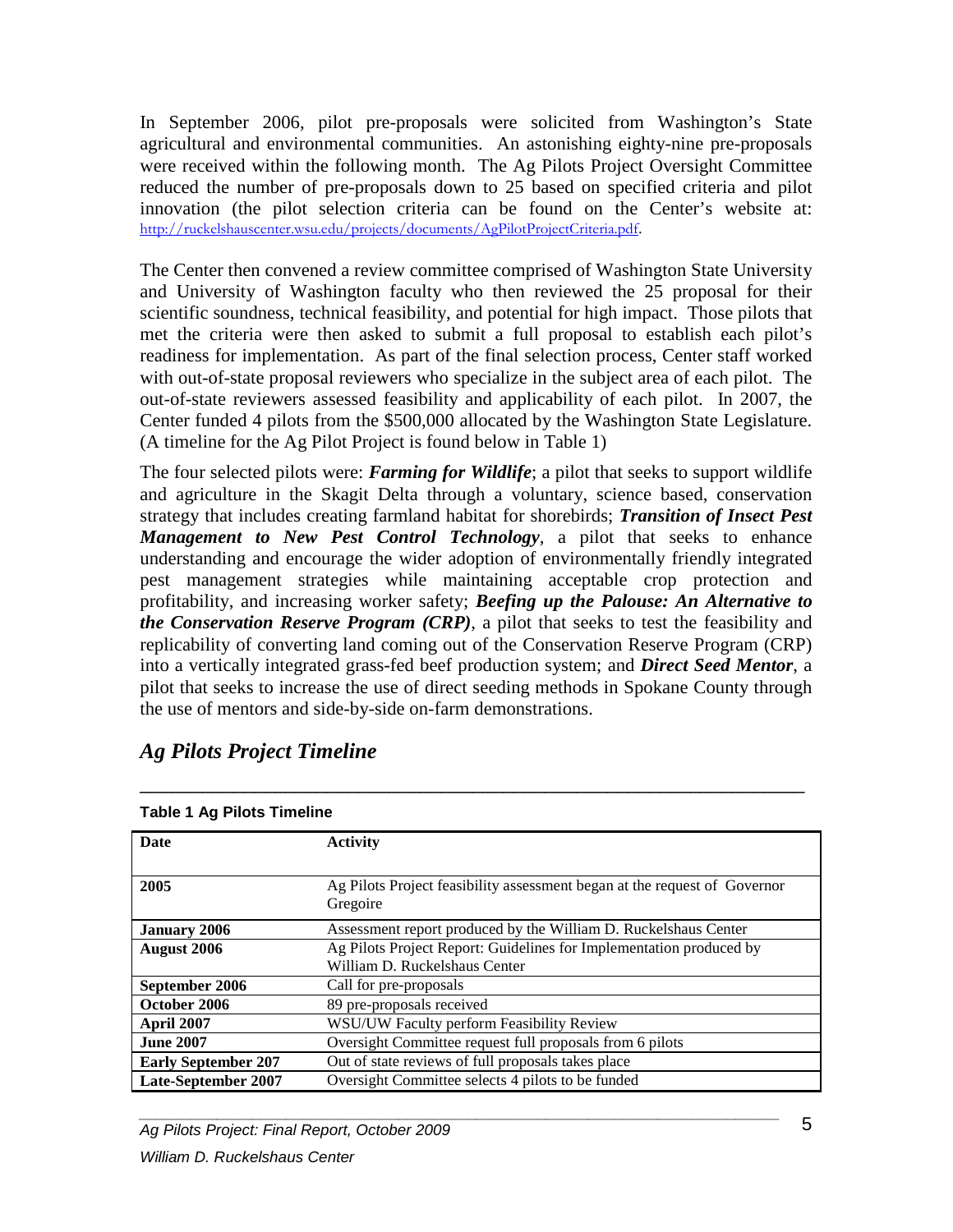| October 2007                    | Selected pilots notified                                                                    |  |
|---------------------------------|---------------------------------------------------------------------------------------------|--|
| <b>May 2008</b>                 | Contracts signed with OFM                                                                   |  |
| <b>August 2008</b>              | First Interim Report completed                                                              |  |
|                                 | (http://ruckelshauscenter.wsu.edu/projects/documents/AgPilotsInterimReport-August2008.pdf)  |  |
| December 2008                   | Second Interim Report completed                                                             |  |
|                                 | (http://ruckelshauscenter.wsu.edu/projects/documents/AgPilotsInterimReportDecember2008.pdf) |  |
| <b>April 2009</b>               | Third Interim Report completed                                                              |  |
|                                 | (http://ruckelshauscenter.wsu.edu/projects/documents/AgPilotsInterimReportApril2009.pdf)    |  |
| <b>June 2009</b>                | Oversight Committee meeting in Seattle, including presentations and                         |  |
|                                 | discussions with each pilot team                                                            |  |
| October 31 <sup>st</sup> , 2009 | Final Ag Pilots Project Report submitted                                                    |  |

\_\_\_\_\_\_\_\_\_\_\_\_\_\_\_\_\_\_\_\_\_\_\_\_\_\_\_\_\_\_\_\_\_\_\_\_\_\_\_\_\_\_\_\_\_\_\_\_\_\_\_\_\_\_\_\_\_\_\_\_\_\_\_\_

# <span id="page-6-0"></span>**Assessment of the Overall Merits and Challenges**

The Ag Pilots Project was innovative and unique in its evolution from concept to implementation, as well as in the pilots ultimately chosen for funding. The Project was developed from consultations with nearly 200 agricultural, environmental, tribal and community leaders. The Oversight Committee (OC) composed of diverse, knowledgeable, and respected individuals connected to the agricultural and environmental communities in the state of Washington were instrumental to the success of the Project (Table 2 provides a list of OC membership). The OC served as a neutral and balanced body whose purpose was to select the pilots, guide the overall evaluation and report on the Ag Pilots Project The OC members encouraged Center staff to undertake the Ag Pilots Project in way that met the dual goals of the Project while spurring innovative pilots that held promise for wider dissemination and large scale impact.

| <b>Deborah Moore, Committee Chair - (past) Grant County Commissioner</b> |  |  |
|--------------------------------------------------------------------------|--|--|
| <b>Ed Adams</b> – WSU Spokane County Extension                           |  |  |
| George Boggs - Whatcom Conservation District                             |  |  |
| Fred Colvin - Washington Association of Conservation Districts           |  |  |
| <b>Andrea Copping - Pacific Northwest National Laboratory</b>            |  |  |
| <b>Jay Gordon</b> – Washington State Dairy Federation                    |  |  |
| <b>Heather Hansen</b> – Washington Friends of Farms and Forests          |  |  |
| <b>Bud Hover</b> - Okanagan County Commissioner                          |  |  |
| <b>Jim McFerson</b> – Washington Tree Fruit Research Commission          |  |  |
| <b>Betty Sue Morris</b> – (former) Clark County Commissioner             |  |  |
| <b>Mike Petersen</b> – The Lands Council                                 |  |  |
| <b>Joe Ryan</b> – Washington Environmental Council                       |  |  |
| <b>Don Stuart</b> – American Farmland Trust                              |  |  |
| <b>David Troutt</b> – Nisqually River Council, Nisqually River Tribe     |  |  |
| <b>Bob Whitener</b> – Island Enterprises                                 |  |  |

#### **Table 2 Oversight Committee Members**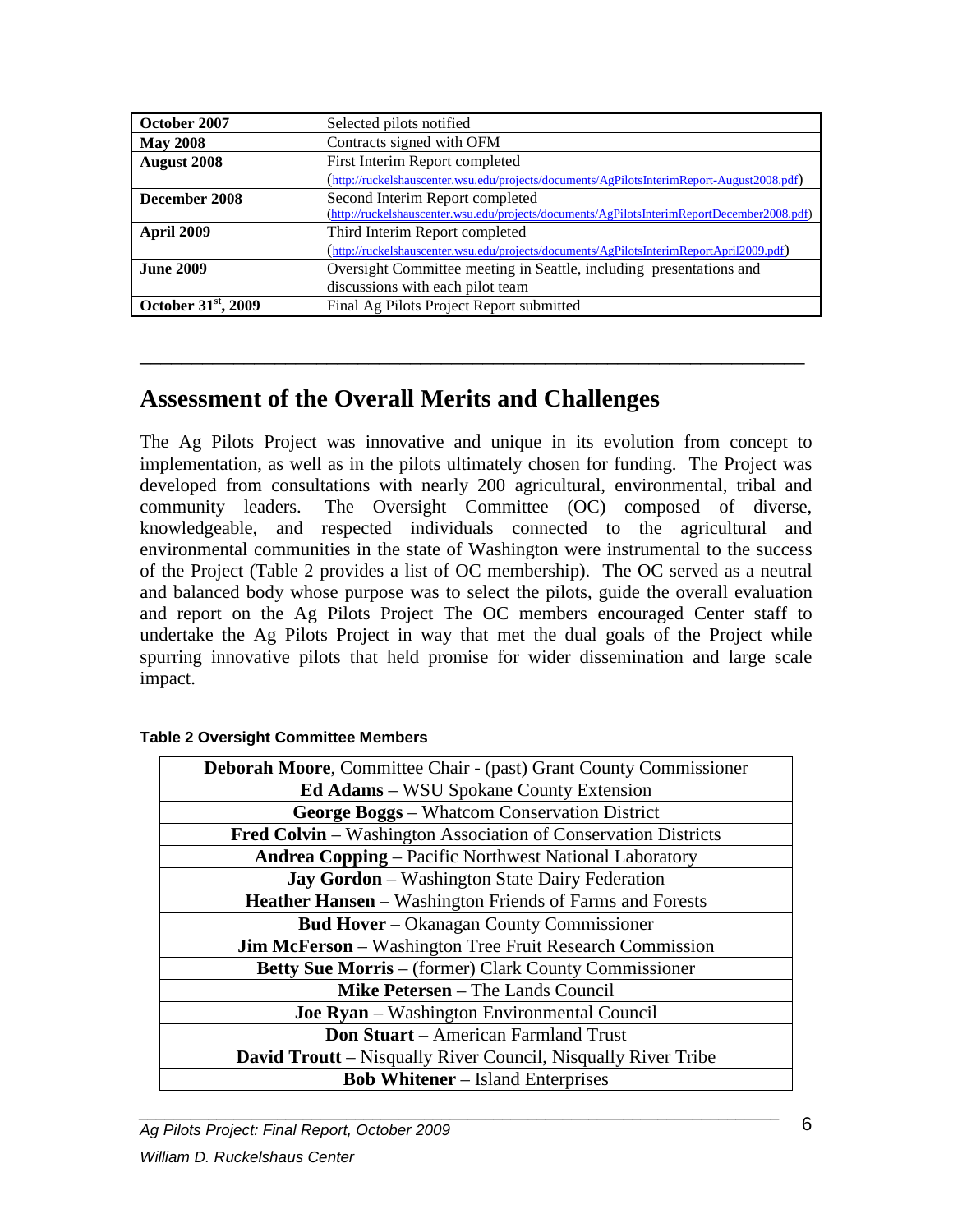The Project was conceived as a "proof of concept" activity, wherein the following could be evaluated. Whether:

- **1.** There was a demand for this type of program; a granting program that encourages producers to test innovative ideas.
- **2.** A grant program could be developed that elicited proposals that combine the dual goals of Ag pilots; increasing farm profitability while enhancing environmental stewardship of the land (i.e. anything that has a positive and measureable environmental impact).
- **3.** Through the grants, bridges could be built among the agricultural, environmental and other stakeholder groups.
- **4.** Due to the funding available through the Ag Pilots Project, pilots could be solicited from the agricultural community that would allow them to take more risks and think more "outside the box."

Four other important criteria were used to guide the evaluation of both the Ag Pilots Project and each individual pilot. These include: the assessment of agricultural and environmental benefits, new and/or strengthened working relationships and forums, and pilot innovation and sustainability.

Evaluation of the Project is comprised of a *Summative* evaluation of the efficacy of an ongoing "*Ag Pilots Program*" and a *Formative* evaluation of process and the existing Ag Pilots.<sup>[1](#page-7-0)</sup> The Center's evaluators have concluded that "ultimately the Ag Pilots Project has been a successful investment because":

- The Project has shown that there is a demand for this type of program, as seen by the large number of pre-proposals received (89) in fall of 2006.
- Although only 4 pilots were funded, 6 of the 89 pre-proposals were selected to submit full proposals for review, all of which displayed the dual goals of the Ag Pilots Project. It is clear that if the program were to continue, there are many projects yet to be explored with the potential to meet these dual goals.
- All of the pilot teams have received, applied for, or are currently looking for more funds to continue with their activities, showing that the Project has been successful at "jump starting" innovative projects and helping them leverage funds from other sources that might otherwise have been unavailable to them. All of the pilot teams feel that more funding is needed to ensure that all benefits and

 $\overline{a}$ 

 $<sup>1</sup>$  Both formative and summative evaluation approaches were used by the evaluators. As outlined by</sup> William M.K. Trochim, a formative evaluation's main purpose is to enhance or "strengthen" a program by evaluating process and procedures. Trochim goes on to explain that summative evaluations look at the outcomes of the program or project(s).

<span id="page-7-0"></span><sup>2006,</sup>William M.K. Trochim <http://www.socialresearchmethods.net/kb/intreval.htm>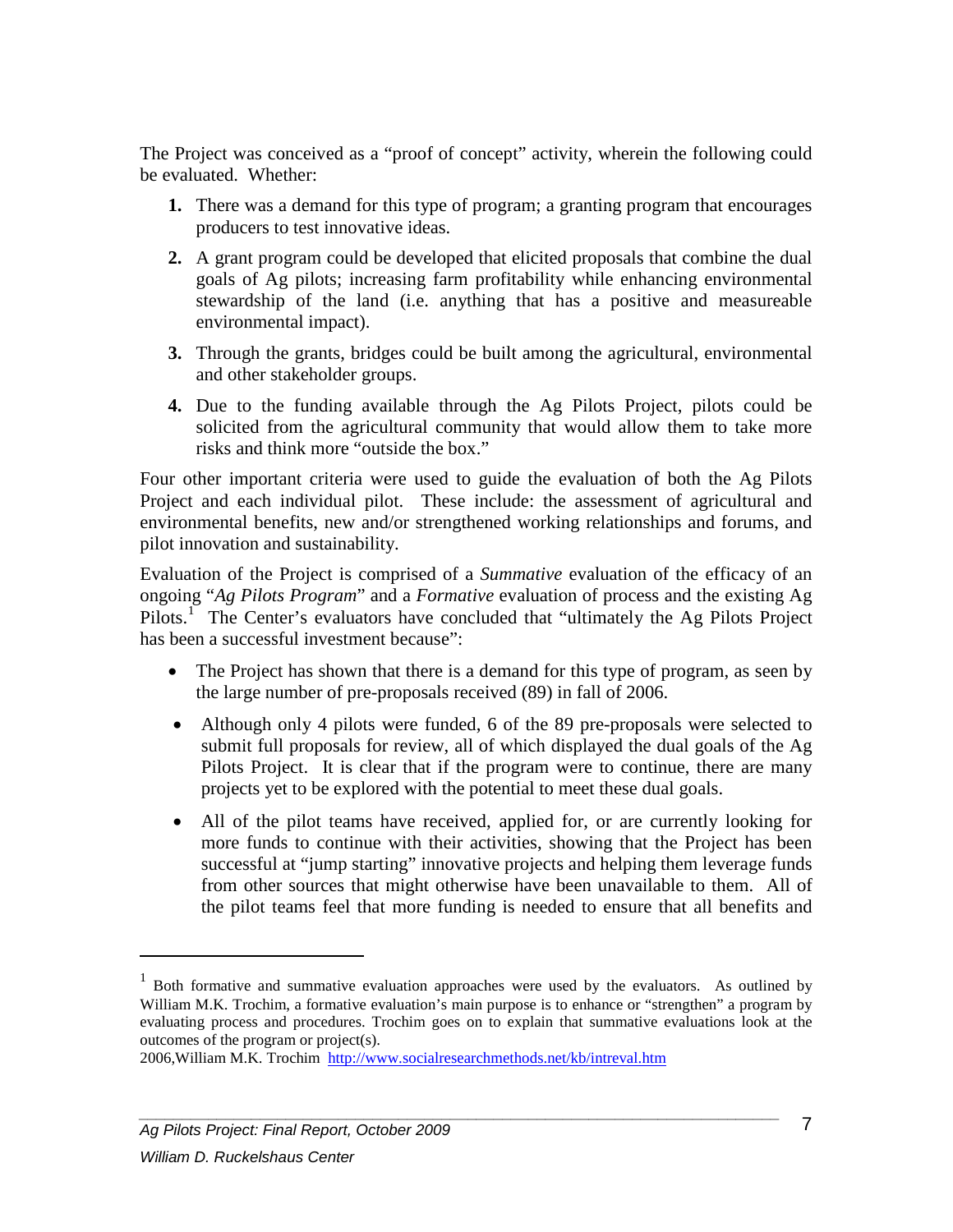outcomes, particularly concerning the environment and long term sustainability, can be determined and understood and that the methods and results are properly distributed to the larger agricultural and environmental communities.

- Despite the fact that none of the pilots have had the necessary time to demonstrate success;
	- o preliminary pilot profitability data and analysis show the potential enhance agricultural profit in the State of Washington
	- o it is apparent that environmental concerns are being addressed, and that the expected

*"The Ag Pilots project has enabled the apple sector to "take the plunge" and work to create a broad-based collaborative for sustainable apple production" (Nadine Lehrer, PMTP).*

long term outcomes of each of these pilots will increase sustainability.

• While newer relationships built during the duration of the pilots still are maturing, the Ag Pilots Project has been successful at providing the opportunity to establish these relationships; providing a forum for the exchange of ideas and the sharing and dissemination of information; and strengthening already existing relationships which have helped create the momentum to continue working together.

Furthermore, discussions with and surveys of pilot leaders, affiliated partners, and others indicate that the Ag Pilots Project has made positive contributions to the agricultural and environmental arenas in Washington State. Participants indicated that leadership within *the pilots was very good and improved as the pilots progressed. They also indicated that*

*"I would hope the Ag Pilot s program will be able to continue. I feel it is visionary in concept and has the potential to create sustainability and move agriculture to a level not achieved before." (anonymous comment from Ag Pilots surveys).*

all pilots made progress in building momentum and stronger relationships, and suggested that collaboration would continue after the pilot was finished.

The Ag Pilots Project was not without its challenges. Issues in the contracting phase of the Ag Pilots Project resulted in the pilots getting a late start, and in one case resulted in the loss of some of their FY08 funding. Ultimately, the pilots lost an entire growing season because of this problem and consequently none of the initial Ag Pilots have come to the end of their efforts. This being the case, the Oversight Committee and Center evaluators will not, at of the time of this report, declare any of the pilots to be a complete successes. At the same time, both

the Oversight Committee members and Ruckelshaus Center project evaluators have concluded that:

- the initial pilots have shown sufficient progress toward success to warrant saying an *Ag Pilots Program* definitely can work
- the agricultural community in conjunction with environmental partners and other local stakeholders can propose and carry out projects on the ground that meet the dual goals of adding to the producer's bottom-line while providing environmental benefits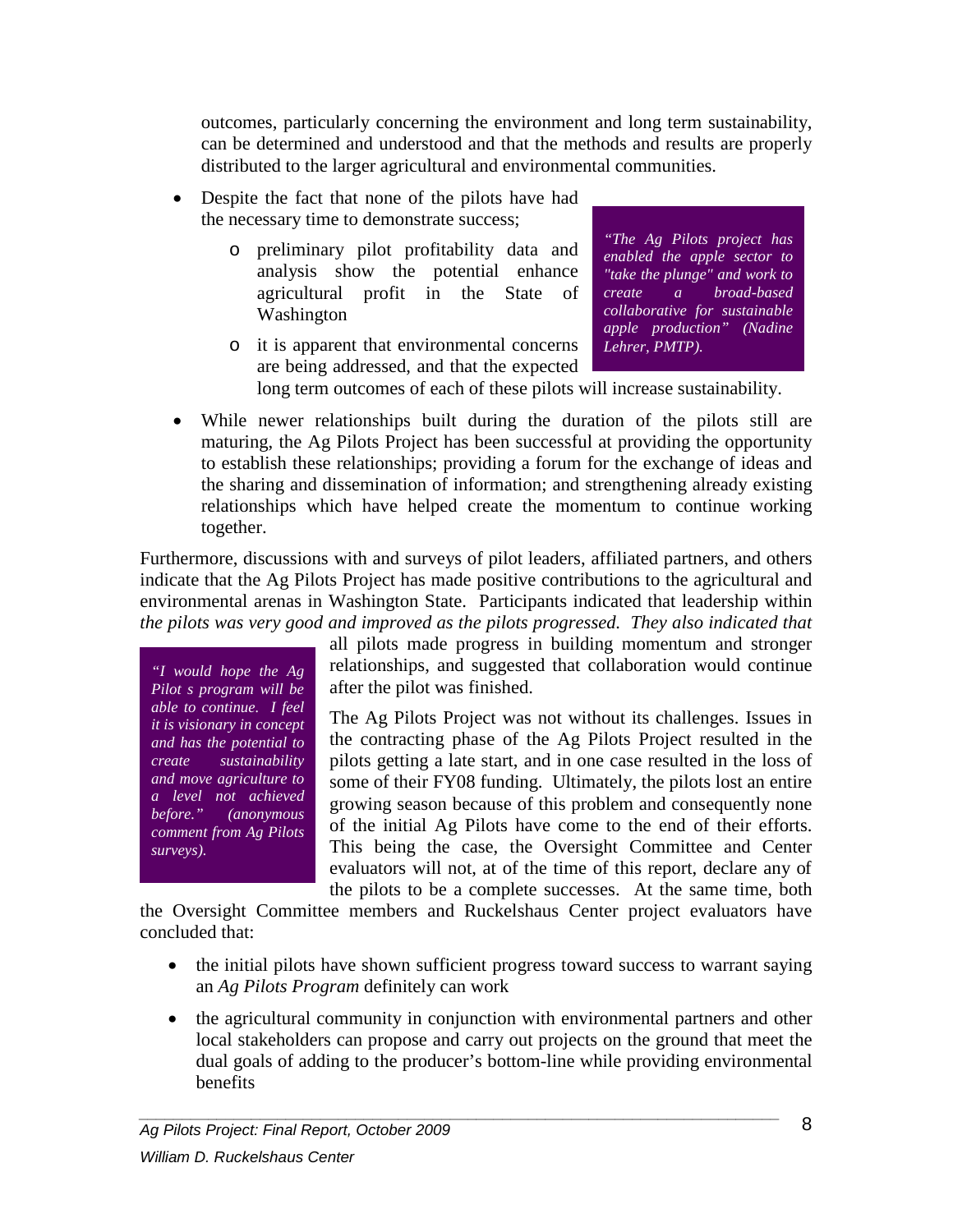• Ag Pilots funding can help these innovative projects secure further funding from other sources.

# <span id="page-9-0"></span>**Recommendations and Moving Forward**

The Oversight Committee and Center evaluators recommend a fully funded, ongoing *Ag Pilots Program.* It is the Center's recommendation the grants program is placed with a State funded entity that has the mission, capacity and willingness to do the following:

- Initiate a new program that embodies the elements and spirit of the Ag Pilots Project as outlined in this report
- maintains the dual program goals of farm profitability and environmental benefits
- relies on the guidance of an oversight committee of stakeholders
- provides technical assistance to the pilots
- funds pilots that are close to the cutting edge that have the potential for high impact and transportability to other places in the state. Pilots should demonstrate a willingness to take big risks that have the potential for big rewards.

Both the Washington State Conservation Commission and Washington State University have stated their interest in managing an *Ag Pilots Program* that is adequately funded. At Washington State University the program would be jointly supported by the College of Agriculture, Human and Natural Resource Sciences and WSU Extension.

It is important to remember the Ag Pilots Project was a "proof of concept" endeavor. As such a number of theses were confirmed and of "lessons learned." These form the basis for following "process" recommendations for an ongoing *Ag Pilots Program*.

- Maintain an Oversight Committee for the pilot selection process and program oversight, for all the reasons enumerated in this report.
- Set-up a roster of out-of-state reviewers. In many cases the pilot teams include faculty or staff from Washington State University and/or Conservation Districts. Out-of-state reviewers with relevant expertise will add to a critical review of proposals.
- Provide proposal writing consultation to finalists selected to submit fullproposals. A lack of prior grant writing experience should not result in an applicant being placed at a disadvantage.
- Assure a robust level of technical assistance to the pilots. This will strengthen internal evaluations. The technical assistance needs to include support of the pilots' efforts to evaluate positive environmental impacts and economic contributions to the agricultural producer.
- Designate a liaison between pilot teams and the managing State Agency. This will foster problem-solving as contract, implementation or evaluation issues arise.
- Establish a funding approach that allows for expenditures across OFM/legislative demarcations, and design a process that allows for smooth access to funding.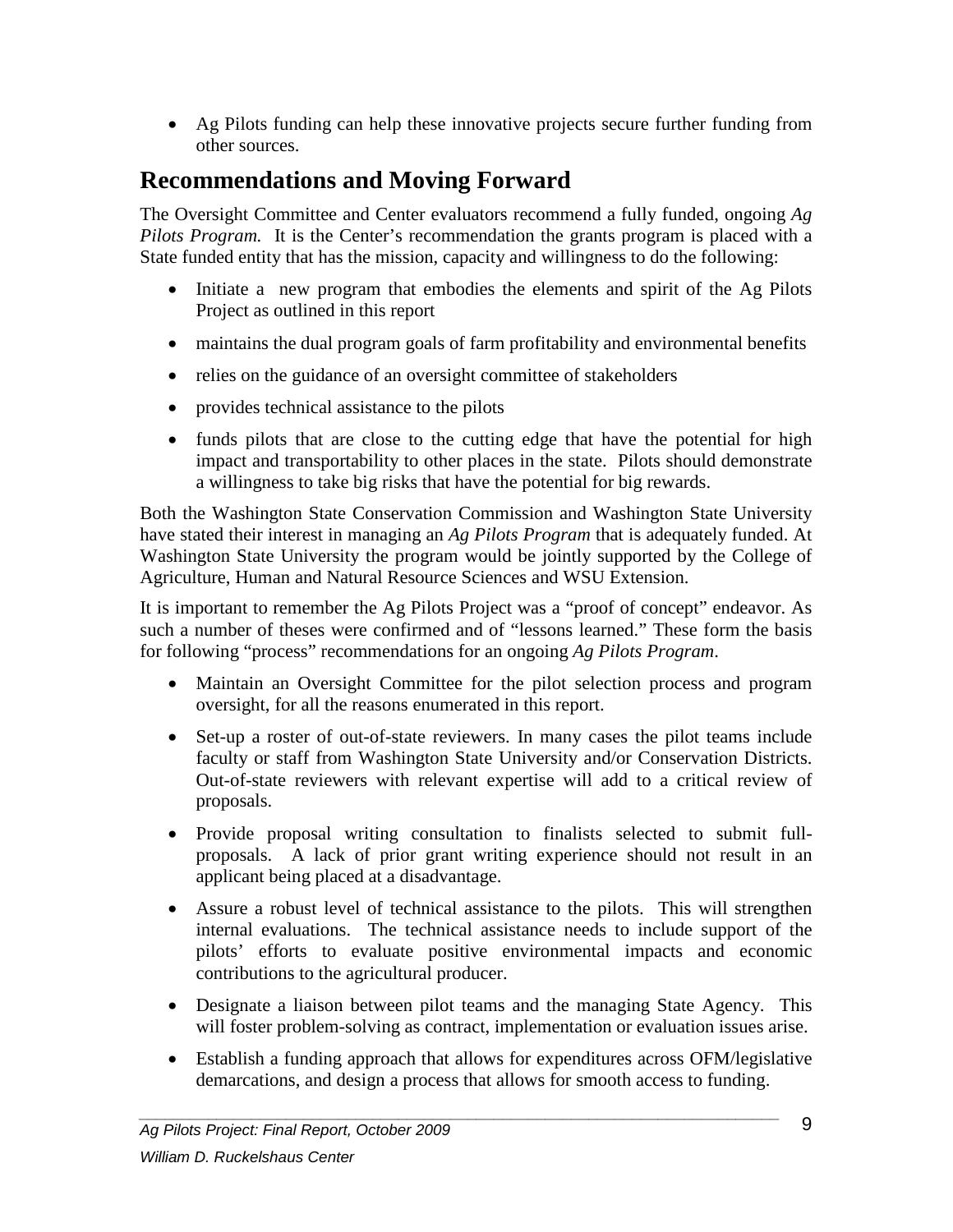- Ensure an adequate timeline for pilots to gather and analyze pertinent data related to their proposed goals and expected outcomes. It is most evident that few pilots can reach the dual goals of the program in a single year.
- Provide multiple venues for the interaction of pilots with each other, and with the agricultural, environmental, and political communities within the state of Washington. This will help disseminate new knowledge, skills and information learned during the pilot as well as to help foster positive working relationships among these communities.

In closing this section, Center staff and project evaluators would like to thank all of the people that helped in conception, implementation and evaluation of the Ag Pilots Project. Without their hard work, wise counsel and patience the Project would never have been completed. Please see the Acknowledgement page for those involved.

# <span id="page-10-0"></span>**The Pilots: executive summaries**

The Center was responsible for the evaluation of the pilots and an overall assessment of the value of the Ag Pilots Project. To meet these responsibilities, the Center employed Kara Whitman as a research assistant under the direction of Dr. William Budd.

Each pilot proposal was required to put forward an evaluation approach. The proposed evaluation methods were reviewed by Center staff and technical experts for appropriateness and feasibility as part of the pilot selection process. While these evaluations have helped measure the preliminary success of each individual pilot towards meeting their own goals, further evaluation was needed to discern the success of the Ag Pilots Project as a whole and to make recommendations on the potential future of the program (for more information on overall program evaluation see report section on assessment and recommendations). The following are summaries adapted from full final reports submitted by each pilot. Summaries address the pilot progress and outcomes relating to their proposed goals, as well as progress and outcomes relating to the Ag Pilots Project goals of profitable livelihoods, long term sustainability, and the building of relationships and forums between the agricultural and environmental communities.

It is important to note that the funding time allotted for these Pilot was quite short, limiting the amount of conclusive data that could be collected to measure success towards longer term goals. While a few of the pilots have completed their studies within the scope of the Ag Pilot project, some pilot activities have not been completed. All pilots have either developed new questions or are still looking at implementation and outcomes from their studies. All the pilots have received or are looking for further funding from other sources.

To read the individual pilots' concluding reports in their entirety, please go to The William D. Ruckelshaus Center website at:

<span id="page-10-1"></span>http://ruckelshauscenter.wsu.edu/projects/app.html.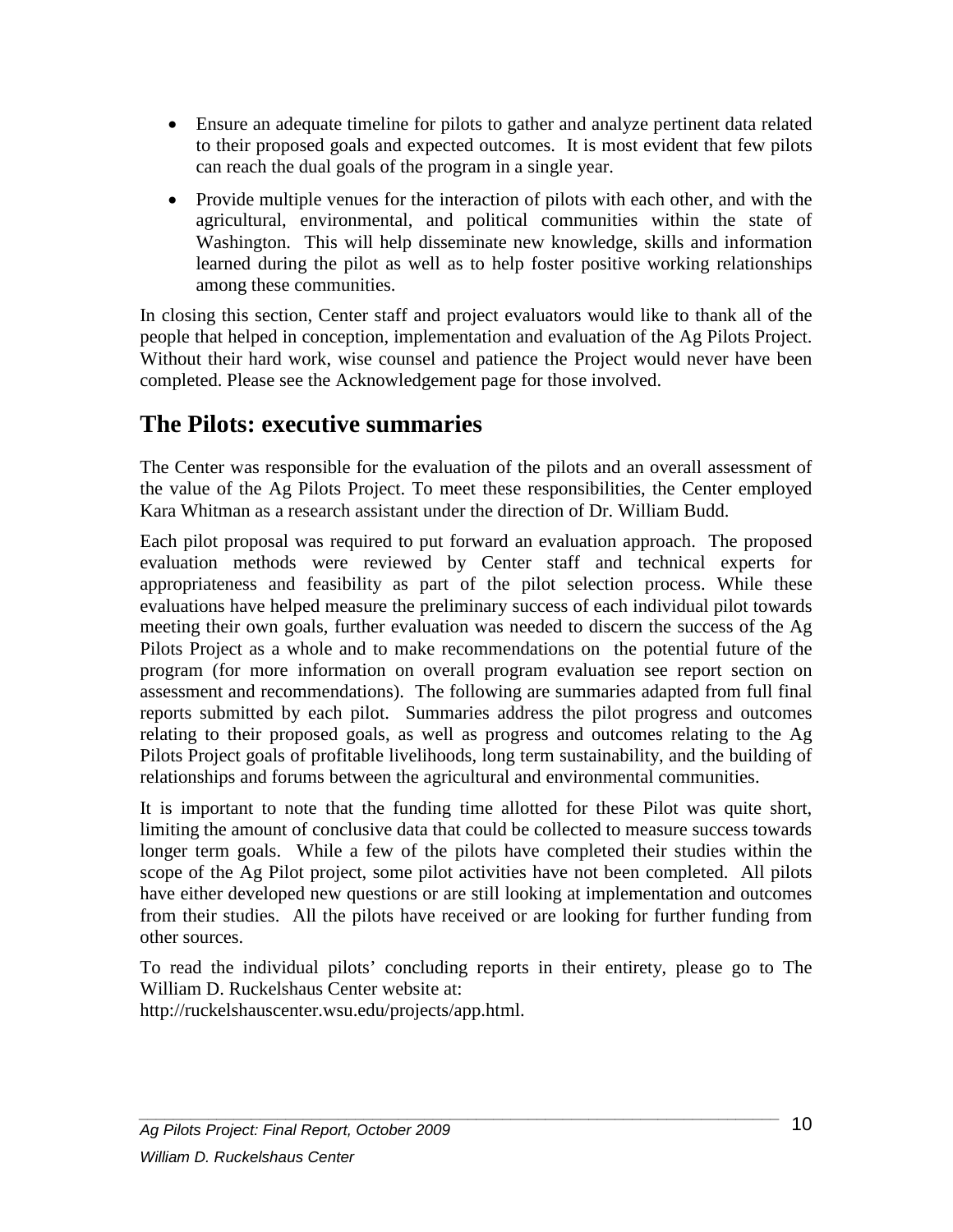# *Farming for Wildlife Pilot, Skagit Delta: The Nature Conservancy*

Pilot Lead: Julie Morse

The Nature Conservancy of Washington



#### **Overview of Pilot**

The Skagit River Delta serves as critical habitat for a myriad of wildlife species, including migratory shorebirds and anadromous fish. It is recognized as one of the key Pacific Flyway stopover and wintering sites for migratory shorebirds. The Skagit Delta and Port Susan Bay region provides foraging and staging habitat for over 100,000 shorebirds annually, making it the  $8<sup>th</sup>$  ranked shorebird site on the west coast. Of the approximately 30 shorebird species regularly seen on the Skagit Delta, 14 are species of conservation concern.

Skagit Delta soils are classified as some of the most unique and productive in the world and contribute significantly to the global food supply. Half of the world's beet and cabbage seed, and 75% the world's spinach seed are grown in the valley. Skagit farmers grow more than 80 other crops of commercial significance. Maintaining high quality soils is critically important for farmers, yet is difficult to achieve when also trying to maximize agricultural production. New agricultural practices are needed that can increase soil nutrients, restore organic matter to the soil, and decrease soil pathogen loads.

The Farming for Wildlife (FfW) Pilot is testing the novel concept of creating habitat for shorebirds on working farms by implementing "habitat rotations". The primary goal of this pilot is to determine whether certain crop rotation practices may benefit soils and farmers while also providing temporary wetland habitat for shorebirds and other wetland dependent species. Experimental treatments (flooding, forage, and grazing) have been implemented on over 200 acres at three privately owned farms in the Skagit Delta: the Hedlin Farm, the Mesman Farm, and the Thulen Farm.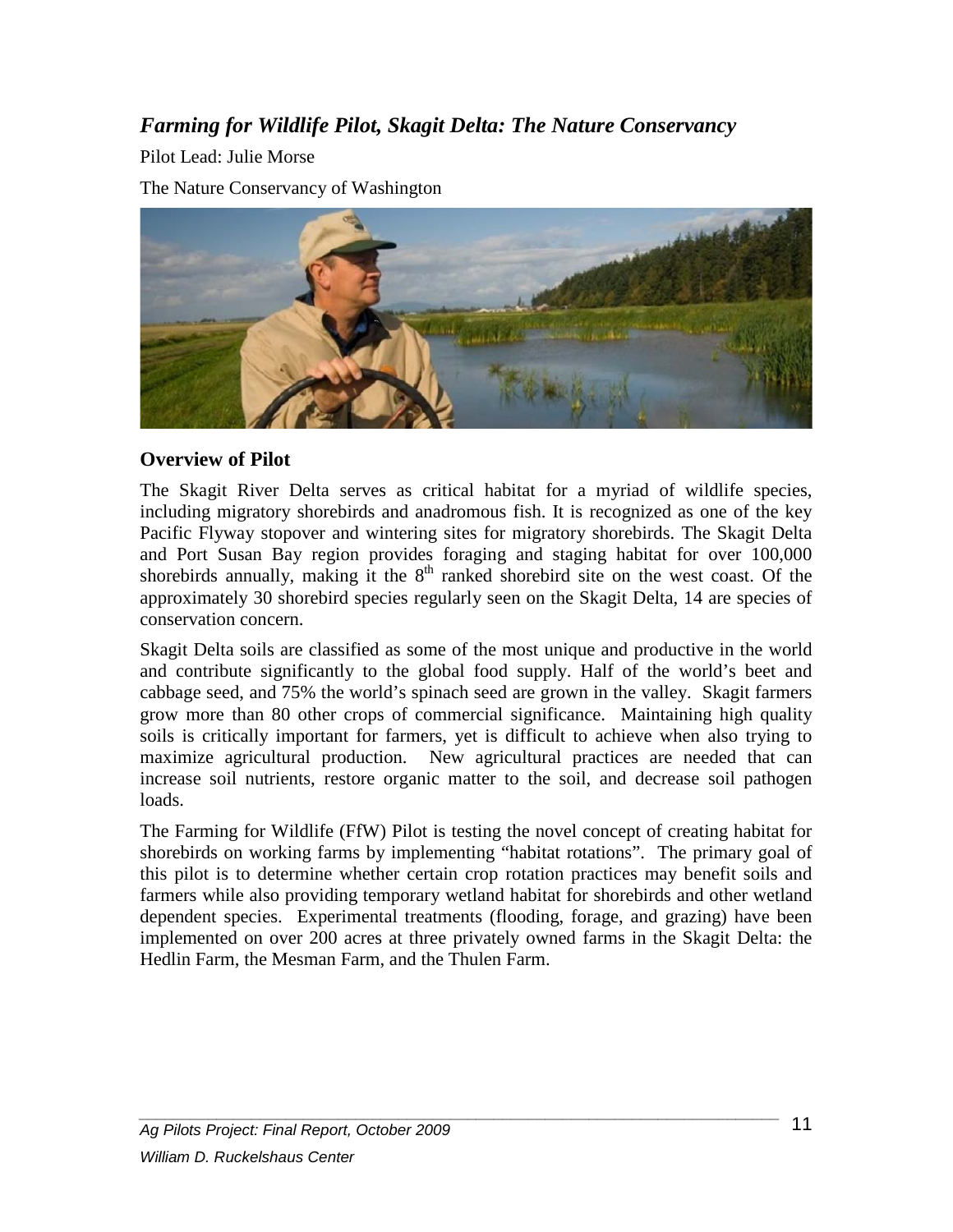

**Map of Farming practice treatments on the Hedlin and Mesman farms (left) and Thulen farm (right)**

Farming for Wildlife pilot goals and objectives are multi-dimensional, ranging from local ecological outcomes to the development of conservation strategies that influence national conservation programs.

The long term goals of the Farming for Wildlife pilot are:

- 1. Complete the pilot on three Skagit Delta farms investigating the effect of habitat rotations on shorebirds, invertebrates, vegetation, and soil characteristics.
- 2. Assess the economic impact and feasibility of habitat rotations.
- 3. Assess the disease and pest control potential of saturated soils.
- 4. Expand and link existing shorebird population monitoring and habitat use studies to the pilot in order to determine the ecological relevance of the FfW Program at the landscape scale.
- 5. Develop a Shorebird Conservation Plan for working landscapes on the Skagit and Stillaguamish river deltas which includes recommendations for broad scale implementation.
- 6. Develop communication and marketing materials to disseminate findings to experts in the Pacific Flyway and guide implementation locally and globally.

The Ag pilot funding was intended for the following:

- 1. Completing the economic feasibility study and enterprise business plans for habitat rotations
- 2. Performing the final soil fertility analysis and macroinvertebrates sampling
- 3. Initiating precedent setting research that examines the potential disease and pathogen control benefits associated with habitat rotations/saturated farm fields.

#### **Timeline**

Spring 2006---------------------------------------Project begins with the Hedlun Farm in Spring using funds from The Nature Conservancy obtained (with funding from

\_\_\_\_\_\_\_\_\_\_\_\_\_\_\_\_\_\_\_\_\_\_\_\_\_\_\_\_\_\_\_\_\_\_\_\_\_\_\_\_\_\_\_\_\_\_\_\_\_\_\_\_\_\_\_\_\_\_\_\_\_\_\_\_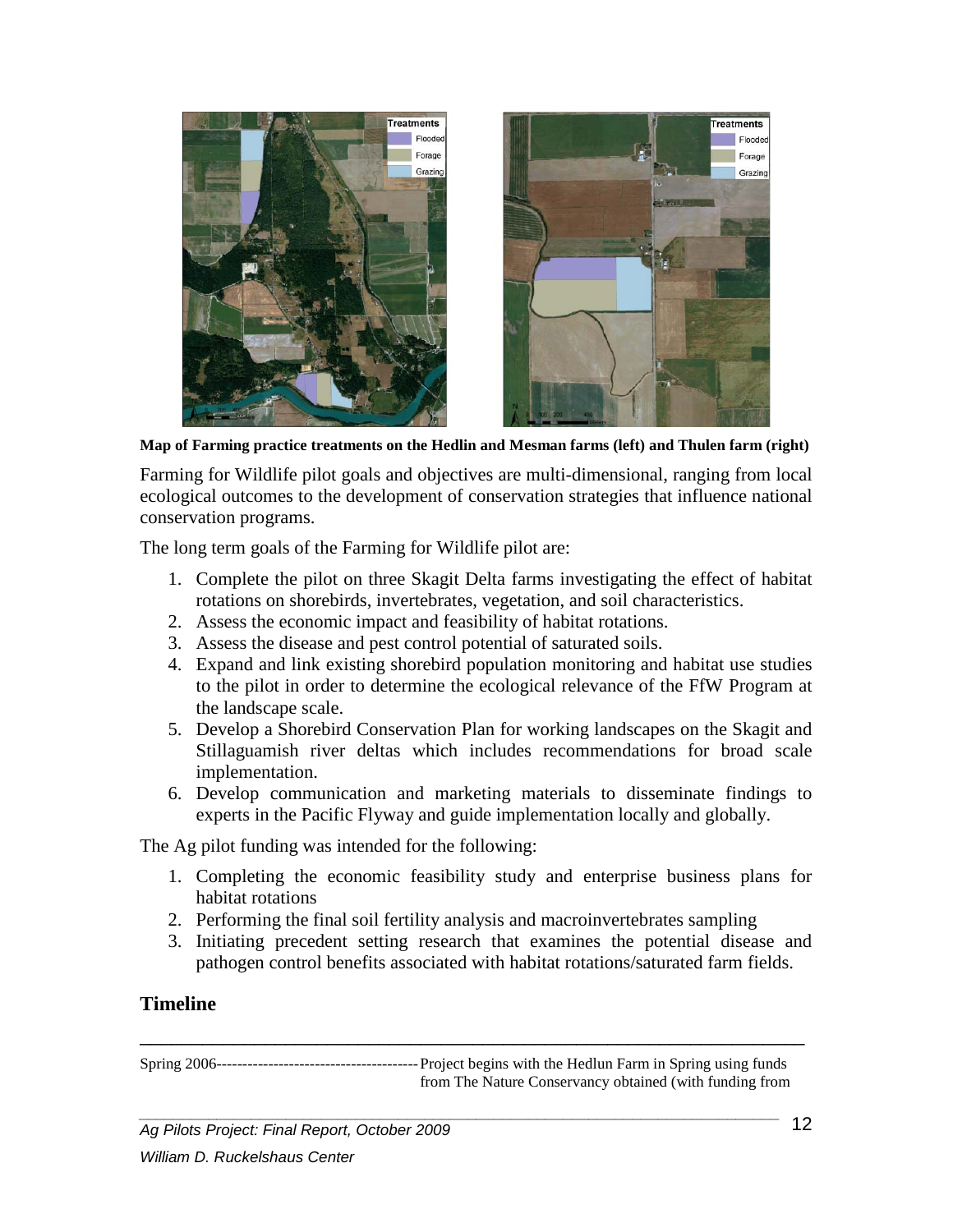|                                                    | US EPA, National Fish and Wildlife Foundation, Ducks            |
|----------------------------------------------------|-----------------------------------------------------------------|
|                                                    | Unlimited, and other donors)                                    |
|                                                    | --2 more farms added to study to improve statistical rigor-     |
|                                                    | (Thulen and Mesman Farms) baseline studies were conducted       |
|                                                    | for all farms for 2 sampling periods, fall 2006 and spring 2007 |
|                                                    | -Habitat rotation (flooding) and the two crop rotations (sod    |
|                                                    | harvest and grazing) were applied                               |
| Fall 2007-current--------------------------------- | -Shorebird habitat study                                        |
|                                                    | -Farming For Wildlife pilot selected for funding by             |
|                                                    | Ag Pilots Project.                                              |
|                                                    | -Experimental treatments completed                              |
|                                                    |                                                                 |
| <b>August 2009---</b><br>-----------------------   | -Final report submitted to William D. Ruckelshaus Center        |

Jan-06 Jan-07 Jan-08 Jan-09 Jan-10 Jan-11 FfW Proof of Concept Shorebird Habitat Use Study Pathology Study Economic Feasibility Analysis NRCS Partnership New research initiatives FfW Export and Outreach

\_\_\_\_\_\_\_\_\_\_\_\_\_\_\_\_\_\_\_\_\_\_\_\_\_\_\_\_\_\_\_\_\_\_\_\_\_\_\_\_\_\_\_\_\_\_\_\_\_\_\_\_\_\_\_\_\_\_\_\_\_\_\_\_

**Farming for Wildlife Project Timeline**

#### **Meeting Goals**

#### **Pilot Goals**

The first goal of the Ag Pilot portion of the Farming for Wildlife project pilot was completing the economic feasibility study and enterprise business plans for habitat rotations. This study is in progress. For preliminary results see profitability section to follow. The second goal of the Ag Pilot portion of the project was performing the final soil fertility analysis and macroinvertebrates sampling. Results of the soil fertility and microbiology tests are very promising, though the true agronomic benefits of wetland rotations will not be realized until the fields are re-cropped in 2010. Nitrogen levels on the flooded fields increased over 50 pounds per acre, more than, and at a faster rate than, other treatments. The only other physical soil variable to differ between treatments was manganese; levels were significantly higher on the flooded fields than either the grazed or forage harvest fields. While farmers were concerned flooding the soil would lower the soil pH, the pilot team has observed no significant change in pH at any of the flooded sites over the course of the 3 years of monitoring. For the soil microbiological properties, heterotrophic bacteria diversity index and the yeast mold diversity index were the only response variables to differ between treatments.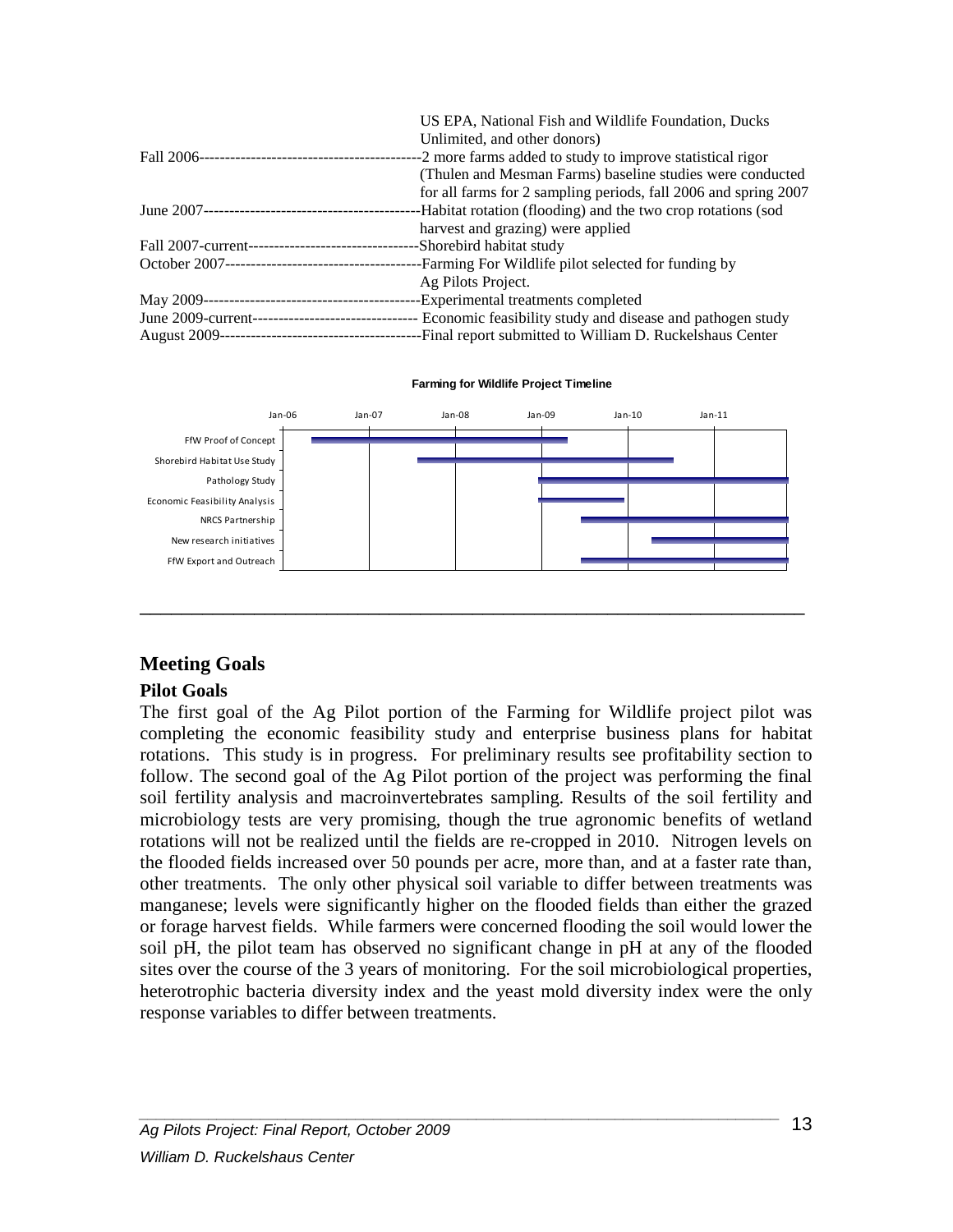

research that examines the potential disease and pathogen control benefits associated with habitat rotations/saturated farm fields. The data gathering for disease and pathogen control has begun and will continue as the three sites go back into production. At this point there is no data available.

A crucial goal of the Farming for Wildlife pilot that needs to be emphasized, although was not a

**Mean shorebird abundance for each season after farm treatments were initiated.**

primary goal of the Ag. Pilot funding, was to determine the ecological relevance of the Farming for Wildlife Program at the landscape scale. Shorebird population monitoring and habitat use were used to

help explore this relevance.

Response by shorebirds to the wetland treatments was nearly immediate. In the fall of 2007, a state record was set at Mesman's farm for the most number of yellowlegs west of the Cascades. Peeps (Calidrus sp.), yellowlegs, and dowitchers comprise the primary groups of shorebirds observed on the flooded fields with the highest abundances observed on the Hedlin and Mesman farm. All total 15 different shorebird species have used the flooded fields, including Short-billed Dowitchers, Lesser Yellowlegs, Western



**Mean levels of inorganic Nitrogen in soil samples at 3 farms in 3 different farm treatments: flooded (blue bars), forage harvest (red bars), and grazed (tan) fields. Treatments were applied in the summer of 2007 (black line).**

Sandpipers, and Dunlin — all species of high conservation concern. Significantly fewer shorebirds used the flooded sites during migration periods in 2008-2009 compared to 2007- 2008, presumably due, at least in part, to the extensive vegetation which had colonized the flooded fields.

Shorebird abundance on all farms was highest during fall and

spring migrations, and was very low during the winter sampling period. During the winter, when shorebird use of flooded fields was low, many fields in the region have saturated soils and standing water, providing numerous habitat options. Not surprisingly, thousands of ducks

The  $3<sup>rd</sup>$  goal that the Ag Pilot Funding was intended for was to initiating precedent setting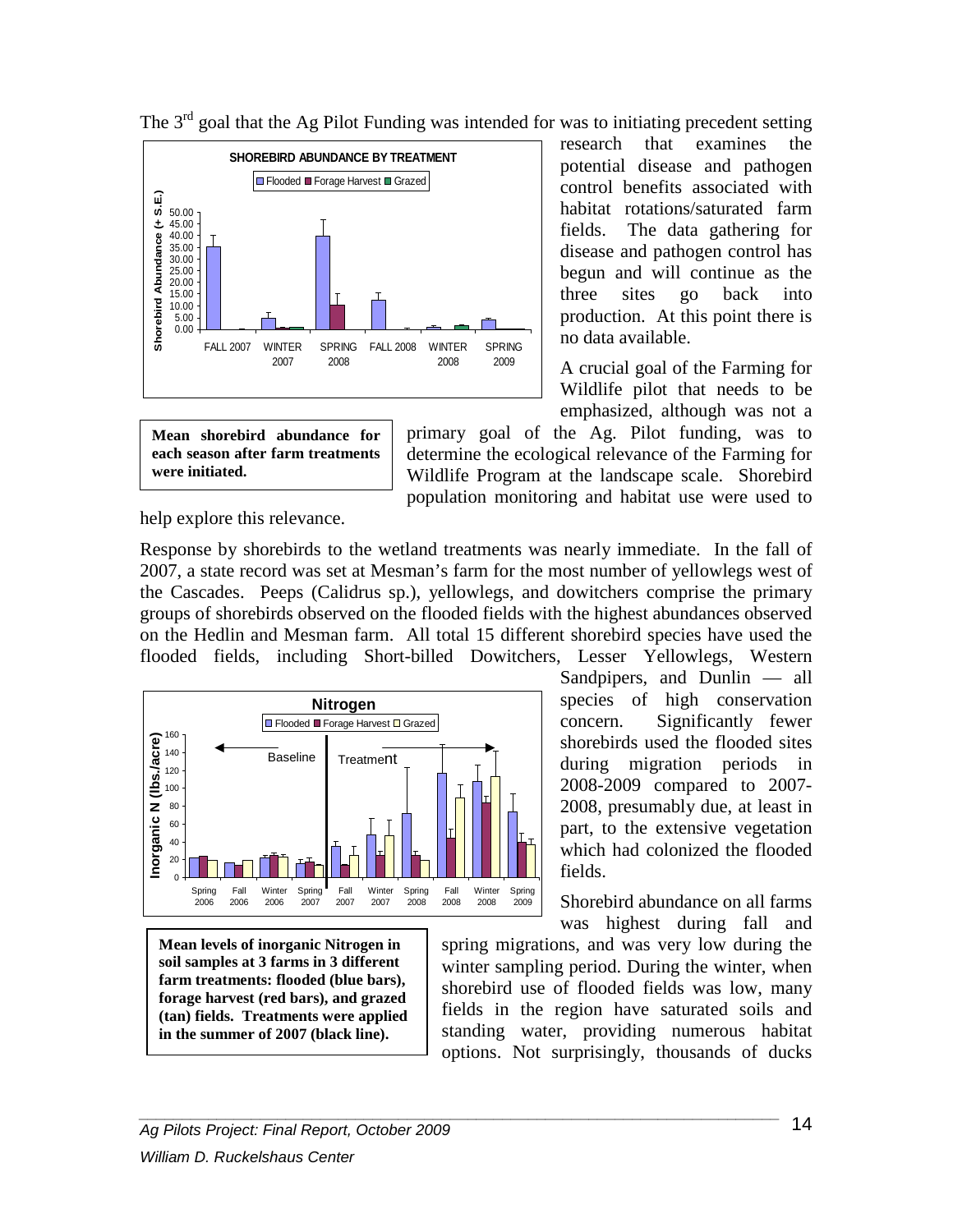were observed on the flooded treatment fields. Soras and bitterns were also commonly observed on the flooded fields.

#### *Ag Pilot Goals*:

# **Profitability**

With increasing economic pressure from rising input costs, rising land costs, stiff competition and market entry barriers, and farmers must yield net gains in order to participate in habitat rotations programs. Economists from Washington State University are evaluating the economic costs and benefits for farmers participating in the Farming for Wildlife pilot. The principal goal of the analysis is to ascertain whether the financial benefits that may result from wetland rotations - increased productivity associated with improved soil fertility and lower levels of soil-borne pathogens resulting from anaerobic conditions during the wetland rotation, are greater than the monetary costs of establishing and maintaining the wetlands.

The enterprise budget for wetland rotations estimated the annual costs of creating a wetland to be between \$343 and \$1016 per acre (including lease and overhead). Costs per acre declined substantially if the rotation was maintained for more than one year. Some plots will not incur in flooding costs. When they do, the average flooding costs (tractor, pump, fuel, and labor) to maintain a year-round wetland was estimated to be \$866 per acre; flooding was at least 50% of the total wetland cost. Despite the high costs of a wetland rotation, the profit subsequent to the rotation could be substantial if the rotation results in an increase in yields. In the Klamath Basin of California and Oregon,



wetland rotations have produced a 20% increase in yields.

**Per acre profit of a potato crop subsequent to a wetland rotation with decreasing and increasing crop yields. It should be noted that yield decreases are not expected and are included here for comparison only.**

Comparatively, traditional cover crops such as wheat and peas are

less expensive but have very low profit margins (in the Skagit Valley peas have been produced at a loss the last seven of eight years). These crops are generally grown for their positive effects on the soil. Preliminary analyses suggest wetland rotations that include flooding costs would pay for themselves if productivity increased by at least 15%, or farmers used the wetland rotations to transfer to organic production and realized a 5% increase in yields.

## **Sustainability**

The critical measure needed to ensure the sustainability of this pilot is a long-term funding mechanism. Similar programs (e.g. USFWS "Mini-refuge" program) have not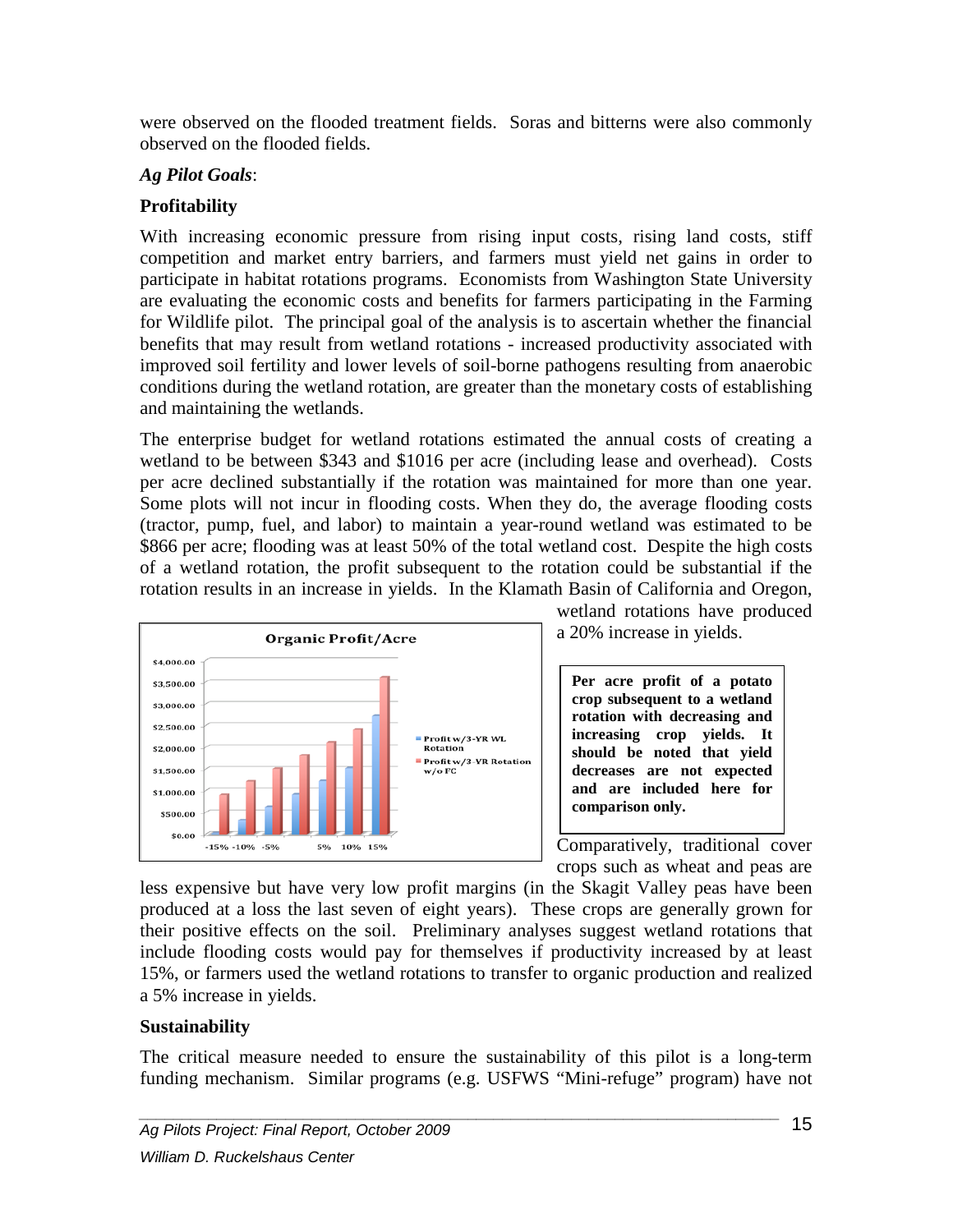been maintained primarily because they were unable to develop a long-term funding source (Barry White, USFWS, pers. Comm.). Ideally, the soil health benefits realized from wetland rotations will incentivize farmers to voluntarily implement the rotations. Work evaluating the economic feasibility of wetland rotations will fill this crucial information gap, and assist us in engaging farmers by appealing to their market and bottom line needs. The Nature Conservancy is also working to influence Farm Bill programs that could further subsidize wetland rotations. In 2009, the Natural Resource Conservation Service (NRCS) in Washington implemented a pilot under the Wildlife Habitat Incentives Program (WHIP) to support wetland rotations. Two new sites – one in the Skagit, and one in the Stillaguamish deltas will be supported with WHIP funds over the next few years. On a national policy level, the Conservancy can use the data collected in the pilot study to work with farm bill partners and legislators to modify existing NRCS programs to support implementation of the farming for wildlife concept on a landscape scale in Washington and across the U.S.

#### **Working Relationships and Forums**

Pilot partners include: Skagitonians to Preserve Farmland (SPF), Western Washington Agricultural Association (WWAA), Washington State University (WSU), Wilbur Ellis Seed and Fertilizer Company, Ecostudies Institute, and three independent farmers. In addition to the Ag pilot grant, we have received funding from: EPA, National Fish and Wildlife Foundation, Packard Foundation, and private donors. Ecostudies Institute, WSU, SPF, farmers and WWAA helped develop the experimental design for the pilot and WSU faculty has overseen the invertebrate monitoring, economic feasibility, and pathogen research. Wilbur Ellis has provided soil tests and analysis.

#### **Successes and Challenges**

*"One of the challenges to collaboration between conservation & agriculture is keeping everyone at the table and understanding that we are all working towards a common purpose" (Kevin Morse, The Nature Conservancy)*

Certainly the biggest challenge and success of this has been establishing broad partnerships between agriculture and conservation interests. These partnerships are the most effective means to achieve the pilot's objectives. This is the first time all of these farming and conservation partners have worked together to achieve mutual benefits. The process is building a foundation of trust, mutual respect and understanding that will enable us to work collaboratively towards a future that includes viable farms and a healthy ecosystem.

Managing wetland rotations was a challenge.Native wetland plant communities colonized the flooded sites faster and more extensively than anyone predicted. By the second year of flooding, cattails and rushes were over 2 m tall and extensively covered the flooded fields. While this created ideal habitat for Soras, Bitterns, and other waterbirds, it likely excluded shorebirds from using the fields. Indeed, significantly fewer shorebirds used the flooded fields in the second year of the rotation. Additionally, the extensive vegetation growth required substantially more work and time from the farmers to work the vegetation into the soil and prepare the site for a subsequent crop.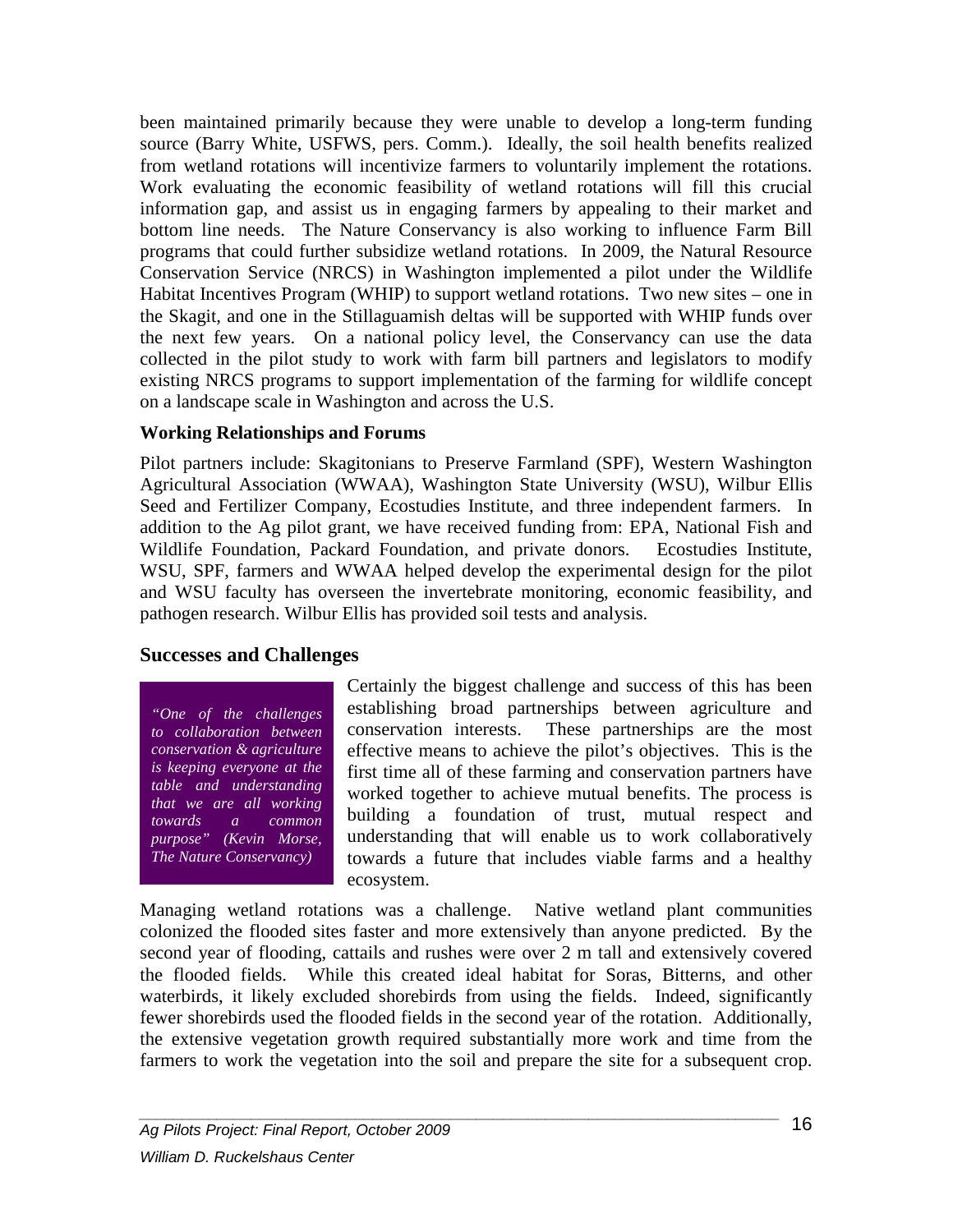Additional research is needed to identify how the wetland vegetation can be managed to optimize both the ecological and agronomic values of wetland rotations**.**

# **Future Plans**

The Nature Conservancy, in collaboration with WSU, is currently evaluating the impact wetland rotations have on common plant pathogens in the Skagit Valley. This cost-share with WSU is supporting a graduate student supervised by Dr. Debbie Inglis at the Northwest Research and Extension Center in Mount Vernon. Results of this research will provide crucial information needed to evaluate the potential agronomic benefits of wetland rotations, and will identify the optimal rotation time period for soil health.

In July 2009, The Nature Conservancy received a 3 year Conservation Innovation Grant (CIG) from the Natural Resource Conservation Service (NRCS) to support the next phase of research on this project. This funding will continue to support the economic feasibility and potato pathogen research already underway. Additionally, the funding will allow us to investigate the best management practices that can optimize both the ecological and agronomic benefits of wetland rotations. The success and momentum built during the pilot was crucial in securing this funding for the next phase.

# <span id="page-17-0"></span>*Transition of Insect Pest Management to New Pest Control Technology Pilot*

Pilot Leads: Keith Granger and Nadine Lehrer

Washington State University Tree Fruit Research and Extension Center



## **Overview of Pilot**

The Transition of Insect Pest Management to New Pest Control Technology pilot, also known more broadly as the Pest Management Transition Project (PMTP) was funded to deliver research-based information to the Washington apple industry and broader stakeholders; and to proactively move the apple industry in the State of Washington towards new technologies that will decrease or eliminate the use of harmful substances such as the organophosphate (OP) called azinphos-methyl (AZM, which is commonly use to control the codling moth).

The Ag Pilots Project funding that was accorded to the PMTP for the 2007-09 has made a crucial contribution to the viability and sustainability of tree fruit production as well as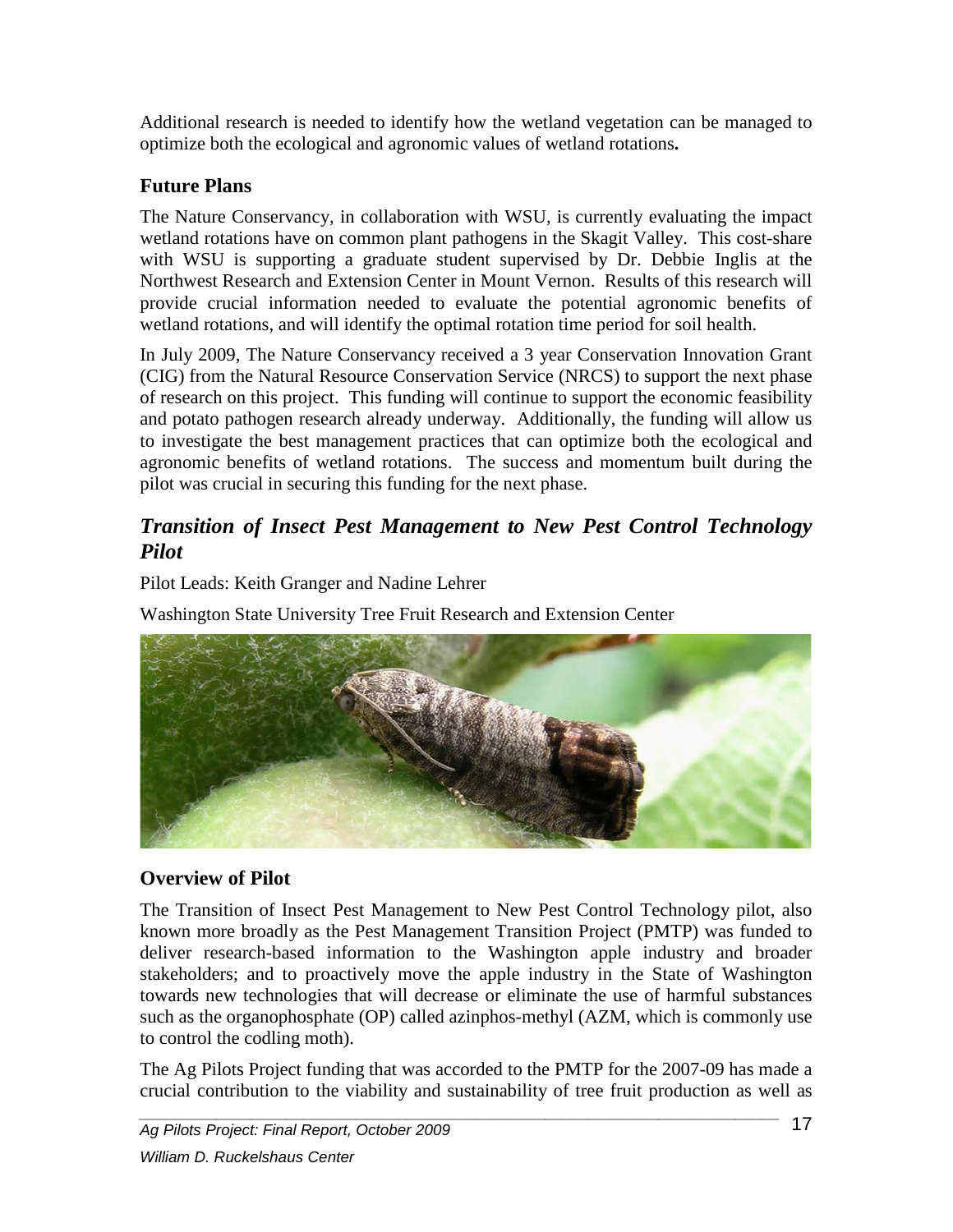growers, consultants, farm workers, and concerned citizens in Washington State. As a result of this funding, the broader PMTP has extended research-based knowledge on IPM strategies and alternative insecticides to a large and growing number of apple growers, pest management consultants, farm workers, environmental groups, and the public. With a multi-pronged approach combining workshops, meetings, web and print materials, presentations, survey assessments and evaluations, PMTP is facilitating the tree fruit industry's transition from an organophosphate-based pest management system to one that blends environmental, social, and economic sustainability into an integrated pest management approach to tree fruit production.

And under this umbrella, the specific goals of this pilot were to:

- 1. Understand barriers to adoption of new IPM practices and develop educational and training strategies which encourage rapid and sustained adoption;
- 2. Develop metrics to assess the impact that adopting new technologies has on (1) growers' economic viability and (2) the environment; and
- 3. Understand perceptions of the environmental and farm labor sectors to more effectively develop education, communication and outreach programs that engage these groups

\_\_\_\_\_\_\_\_\_\_\_\_\_\_\_\_\_\_\_\_\_\_\_\_\_\_\_\_\_\_\_\_\_\_\_\_\_\_\_\_\_\_\_\_\_\_\_\_\_\_\_\_\_\_\_\_\_\_\_\_\_\_\_\_

#### **Timeline**

| Washington State Horticultural Association held in Wenatchee                                                 |
|--------------------------------------------------------------------------------------------------------------|
|                                                                                                              |
|                                                                                                              |
| Brewster (approximately 120 attended each)                                                                   |
|                                                                                                              |
| participants representing over 42,000 acres of production                                                    |
| land. Each unit has had at least 2 meetings each (once a                                                     |
| month, for approximately 1.5 hours) having atleast 8                                                         |
| participants or more present.                                                                                |
| Jan. 9, 2008-May 21, 2009---------------------- PMTP presented at 11 public meetings, and 11 other meetings. |
|                                                                                                              |
|                                                                                                              |
|                                                                                                              |
| Western Agriculture Conference                                                                               |
|                                                                                                              |
| Washington State Horticultural Association (WSHA) in                                                         |
| Yakima, WA (200 people attended session). Other session                                                      |
| presented in Spanish by Nadine Lehrer (400 people attended),                                                 |
| poster was also presented by Wendy Jones.                                                                    |
| --The PMTP sponsored the 2008 WSU Fruit School on Pest                                                       |
| Management entitled Growers and Managers Working                                                             |
| Together to Optimize Resources which was simulcast to local                                                  |
| colleges and extension centers.                                                                              |
|                                                                                                              |
| 600 IU handbooks, and sent out over 400 PMTP newsletters.                                                    |
| -Eleven IUs, consisting of 135 participants representing over                                                |
| 90,000 Washington apple acres, began meeting in March of                                                     |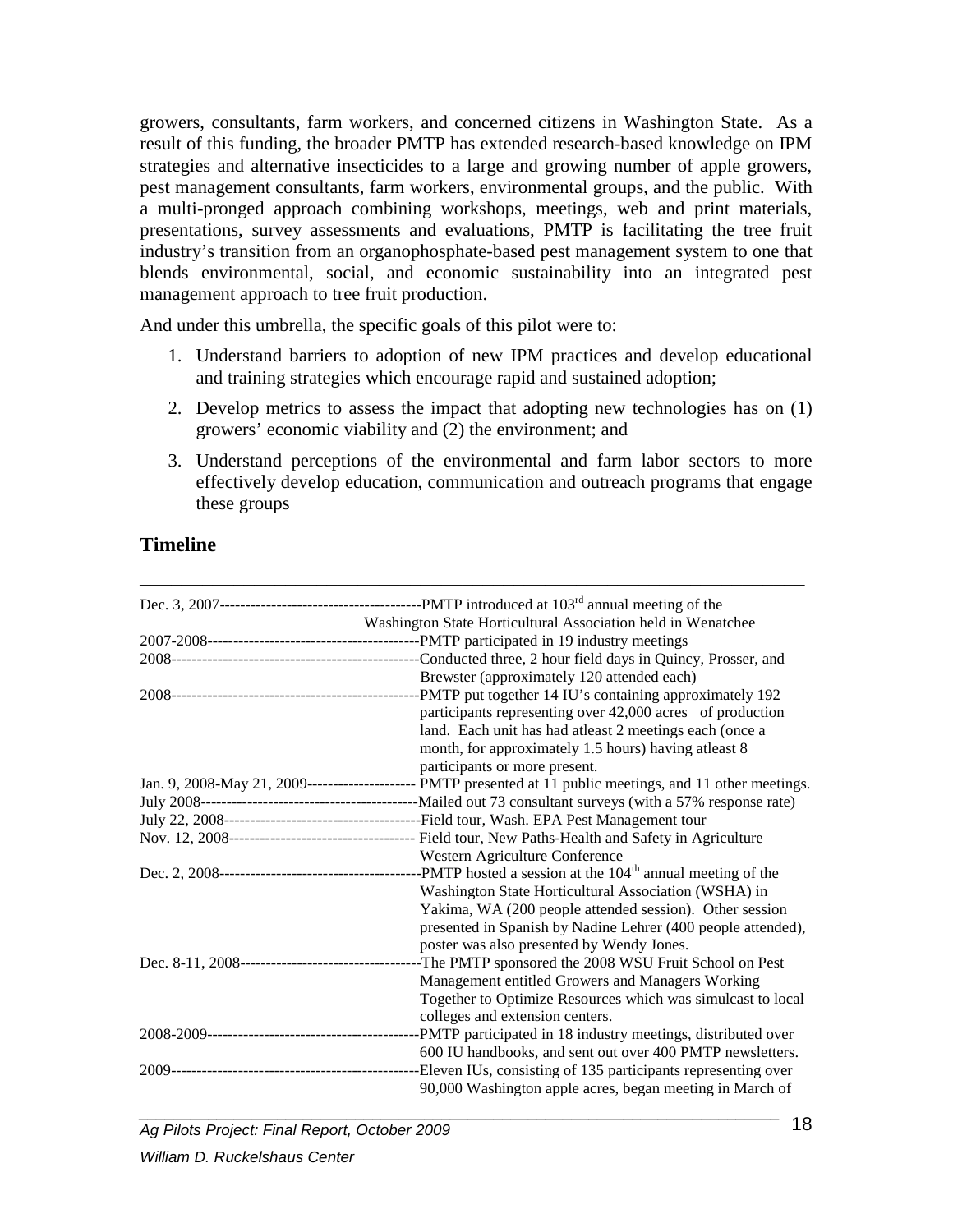| 2009. The IUs will meet monthly through March, April, and |
|-----------------------------------------------------------|
| May                                                       |
| -Conducted four, 2 hour, hands on field days in Quincy,   |
| Prosser, Brewster and Wapato.                             |
| -Conducted a grower survey (27% response rate)            |
| -Health Fair in Monitor, WA (partnered with               |
| Columbia Valley Community Health Clinic (CVCHC) of        |
| Wenatchee                                                 |
| -Health Fair in Malaga, WA (partnered with CVCHC of       |
| Wenatchee.)                                               |
|                                                           |

\_\_\_\_\_\_\_\_\_\_\_\_\_\_\_\_\_\_\_\_\_\_\_\_\_\_\_\_\_\_\_\_\_\_\_\_\_\_\_\_\_\_\_\_\_\_\_\_\_\_\_\_\_\_\_\_\_\_\_\_\_\_\_\_

#### **Meeting Goals**

#### *Pilot Goals*

The PMTP strove to meet the three goals simultaneously through outreach and education; and assessment and documentation; and policy work through the EQIP program.

#### *Outreach and Education*

First, outreach and education efforts of PMTP occurred in several different venues and were targeted to growers, pest management consultants, farm workers, and environmental group representatives. The primary grower-focused educational activities of PMTP were carried out through Implementation Unit (IU) meetings, distribution of pest management IU handbooks, field days focusing on IPM practices, sponsorship and organization of the WSU Fruit School on pest management, sessions at the WA State Horticultural Association annual meeting, winter grower meetings, and pesticide applicator recertification classes. PMTP also presented at a number of public meetings, field days, and health fairs, both within and outside of the fruit industry, to share the mission of PMTP and the efforts that Washington growers are taking to integrate new pest management strategies into their programs. PMTP newsletters, addressing seasonal IPM topics, were distributed via mail and email, the PMTP website was regularly updated, and articles about PMTP appeared in several news media. PMTP also met with individual farm worker and environmental group representatives to further exchange information, identify needs, and build relationships.



Implementation Unit (IU) geographical distribution in 2008 (left) and 2009 (right)

Second, assessment and documentation efforts were carried out in order to understand practices and perceptions more thoroughly. Primary assessment and documentation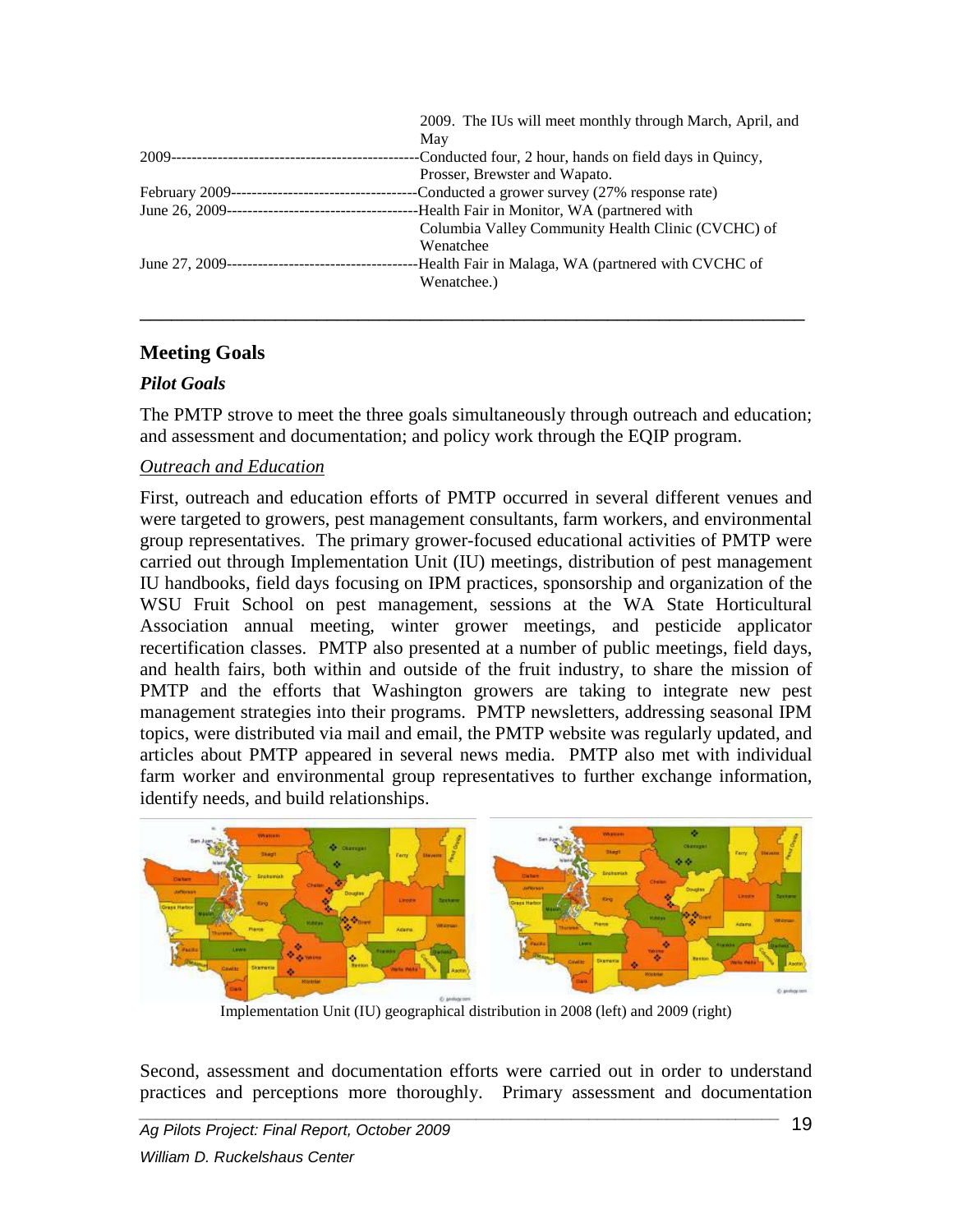efforts in 2008 were conducted through surveys of tree fruit industry consultants and growers, and related assessments of early IPM adoption.

#### *Surveys*

The consultant survey showed that while they were concerned that both the costs and control of codling moth would become more difficult and riskier after the Guthion phaseout, they agreed that WSU research had developed good information on alternatives to Guthion and that they had been able to use these alternatives in their codling moth control programs. These results indicate that the PMTP is having impact by providing training and resources to help the apple industry adopt acceptable alternative technologies. A second and expanded consultant survey will be developed and distributed in the fall of 2009 to cover the 2009 growing season (if access to continued funding is obtained for PMTP).

Preliminary grower surveys indicate that growers are aware of the Guthion phase out and are taking steps to reduce their use of Guthion and other OP insecticides, while increasing their use of alternative insecticides and IPM practices. However, most still have room for improvement in completely eliminating their use of Guthion and developing greater knowledge of and confidence with alternative methods of codling moth pest management. The PMTP plans to complete its analysis of these data by fall 2009, so as to compare results with the 2007 consultant survey and also use results to improve the PMTP and the transition to increased IPM use.

These first consultant and grower surveys will also be used as baseline data for future comparisons with upcoming practices/perceptions surveys for the 2009 (for consultants) and, if PMTP funding is continued, the 2010 (for growers) growing seasons.

#### *Policy Work*

The 2002 Farm Bill created the Environmental Quality Incentives Program (EQIP) to address natural resource concerns in all land use sectors, including specialty crops. EQIP is administered by the USDA Natural Resources Conservation Service (NRCS). Prior to 2008, some Washington tree fruit growers obtained EQIP contracts, but the focus was on irrigation system improvements with pest management assistance as an additional, but not primary, focus. For future contracts, NRCS will consider assistance to growers who wish to make the transition away from AZM and other organophosphate insecticides to mating disruption and new chemistries. This new focus for NRCS will be a means for some growers to afford the expense of adopting new IPM strategies and goes hand-inhand with the educational efforts of the PMTP.

The PMTP worked with the EQIP program by encouraging those receiving contracts through EQIP to participate in PMTP by joining an IU. The education and sharing of information that is accessible through PMTP IUs has helped EQIP growers gain a better understanding of new IPM technologies that are available and has also helped them identify strategies for implementing these technologies. This type of education and information sharing has and will continue to better facilitate the successful transition away from organophosphates to new IPM technologies.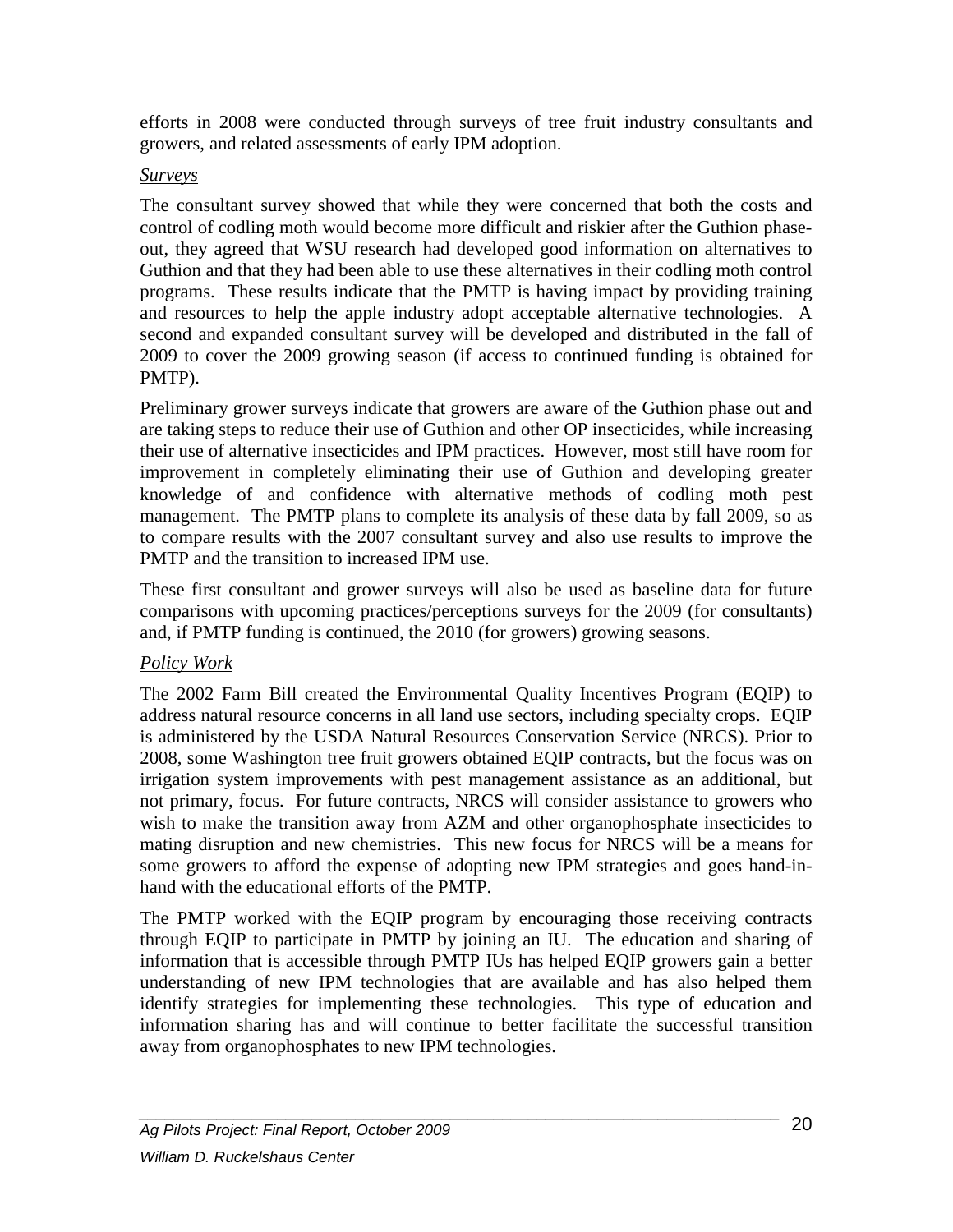#### *Ag Pilot Goals*:

#### **Profitability**

In order for growers to successfully adopt new IPM strategies and OP-alternative insecticides, these new tools must be cost-effective. Preliminary indications suggest that tools are expensive, but there seem to be a number of early adopters using them in financially sustainable ways. More detailed perceptions of costs on the part of growers will be available once grower survey results are completely analyzed. However, a solid economic analysis of the new pest management tools was not conducted as part of the pilot due to lack of funding for a part-time economist. Nevertheless, this is work that pilot staff hopes to complete in the future through collaboration with Dr. Karina Gallardo, a newly hired WSU Agricultural Economist housed at WSU-TFREC. In addition, other WSU economists are working to model the macro-level financial impacts of the Guthion phase-out on the state's economy. PMTP staff looks forward to working with this group to further delve into the economic sustainability issues inherent in the transition to new pest management tools.

#### **Sustainability**

IPM contributes to agricultural sustainability in that it enhances environmental, social, and economic balance in pest management. Research indicates that use of IPM strategies and OP-alternative insecticides contributes to an improved environmental footprint in tree fruit production and gains for human health, especially for farm workers. However, transitioning to these new pest management tools implies increased costs, especially up front. Part of PMTP current efforts and future goals is therefore to document the long term costs savings of using IPM (in terms of reduced pest pressure, improved conservation of natural predators, etc.) that can balance the increased costs of OPalternative insecticides, in order to add to the assessment of IPM's economic sustainability. In addition, PMTP staff is looking to more quantitatively document the environmental and social sustainability of new IPM practices using a sustainability assessment tool called the IPM Pesticide Evaluation Tool.

#### **Working Relationships and Forums**

This pilot helped strengthen relationships between WSU-TFREC and tree fruit industry representatives, growers, and pest management consultants. It also helped WSU-TFREC build new relationships with farm worker advocacy groups and service providers (health/legal clinic staff, etc.) as well as environmental and sustainable agriculture organizations. In addition, a listing of the farm worker and environmental groups that PMTP met with during the pilot and a listing of advisory committee members (which include many of the project's industry partners) can be found in the full report. While many of PMTP's newer relationships still have room to grow and strengthen, the pilot provided a very important opportunity to establish them and begin an exchange of ideas and information.

#### **Successes and Challenges**

Pilot successes included new and improved partnerships with stakeholders, high recommendations of IPM and new insecticides among consultants, buy-in to the pest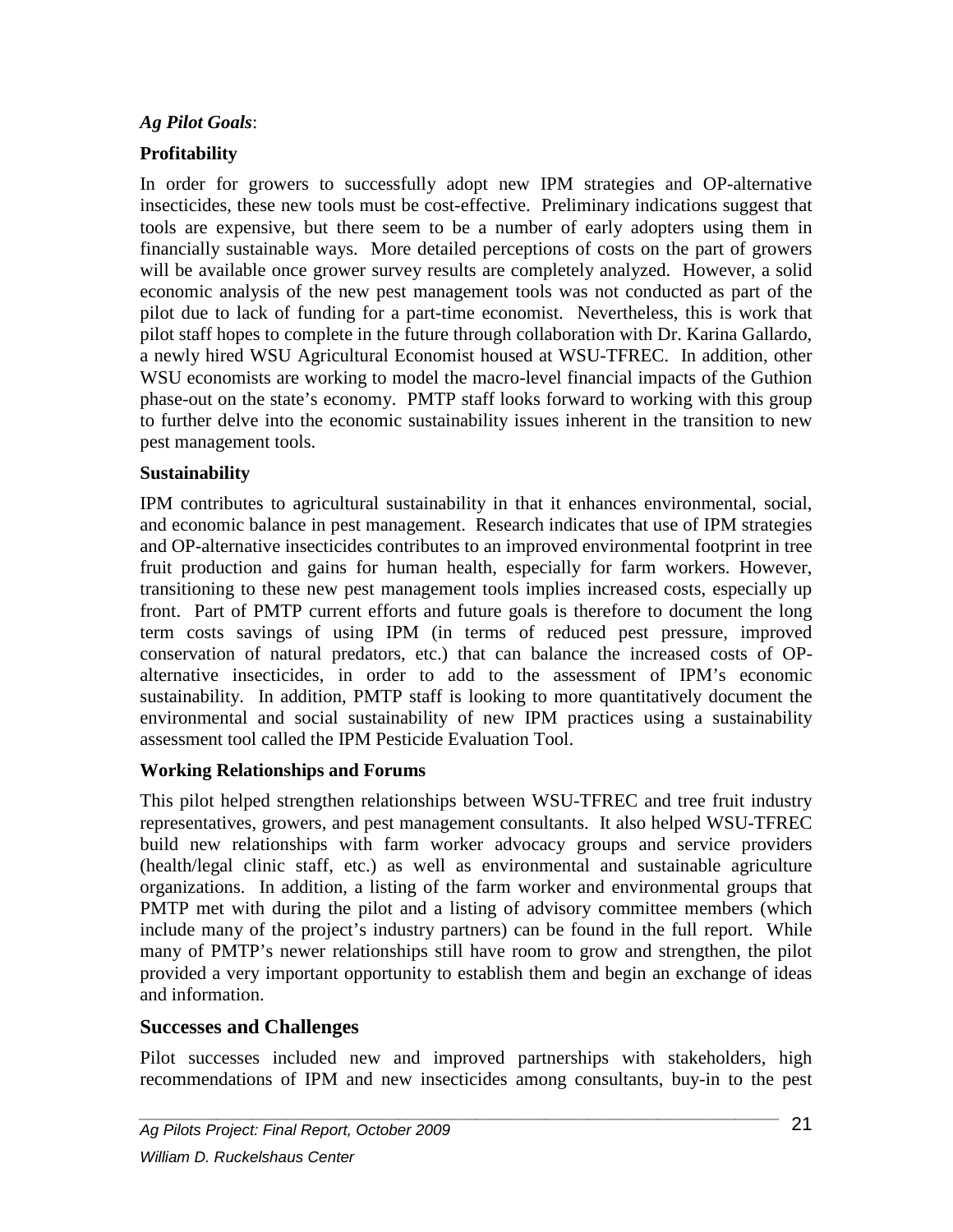management transition process from the tree fruit industry, high satisfaction with Implementation Units among participants, strong knowledge base about pesticides among pesticide applicators & supervisors, development and adoption of new materials for educational programs (IU handbook, newsletters, Turning Technologies system, Wireless Interpretation equipment), and ongoing outreach and collaboration with farm worker and environmental groups

Pilot challenges included adequately strengthening partnerships with farm labor and especially environmental stakeholders. While such partnerships now exist, representing a major step forward, they are still in need of bolstering. This is particularly true in relationships with environmental organizations, where many groups expressed support for this pilot but lacked the time to participate in relevant collaborations.

A second challenge included developing adequate Spanish language materials, especially written materials to extend outreach to Spanish-speaking growers and farm workers. While PMTP staff was able to communicate orally with Spanish-speaking audiences, their ability to provide translated written materials was more limited due to lack of time. This is an area where PMTP staff hopes to improve in the coming months and years, provided more funding is secured.

A third challenge was expanding outreach impacts beyond the early participants in Implementation Units; in other words, expanding IUs to include new growers and consultants and also designing outreach efforts for growers and consultants not able/willing to invest the time in IU meetings. This too is a future goal of this pilot. A final challenge was encountered in assessing real changes over time. While baseline surveys have provided good information on pest management practices from 2008-09, this pilot will need further funding in order to conduct future surveys to compare against this baseline, in order to more robustly assess pest management changes over time.

## **Future Plans**

This pilot has grown to include many more orchards and a much broader range of stakeholders than initially expected. PMTP leadership sought renewed legislative funding for the 2009-11 biennium, but due to economic shortfalls, this funding was not secured. Currently PMTP leadership is applying for additional funds to continue this work, including:

- 1. Possible funds from EPA (American Farmland Trust & EPA monitoring funds)
- 2. WSDA specialty crop block grant the proposal has passed the pre-proposal phase and is in the full proposal stage, and
- 3. Dovetailing with a specialty crop research initiative based at WSU-TFREC and focused on enhancing biocontrol (through IPM practices and guided use of OPalternative insecticides)

PMTP's goal is to continue activities through the complete phase out of Guthion in 2012, in order to better support the tree fruit industry's transition to new pest management tools and more adequately address health and safety issues for and with farm workers and environmental groups.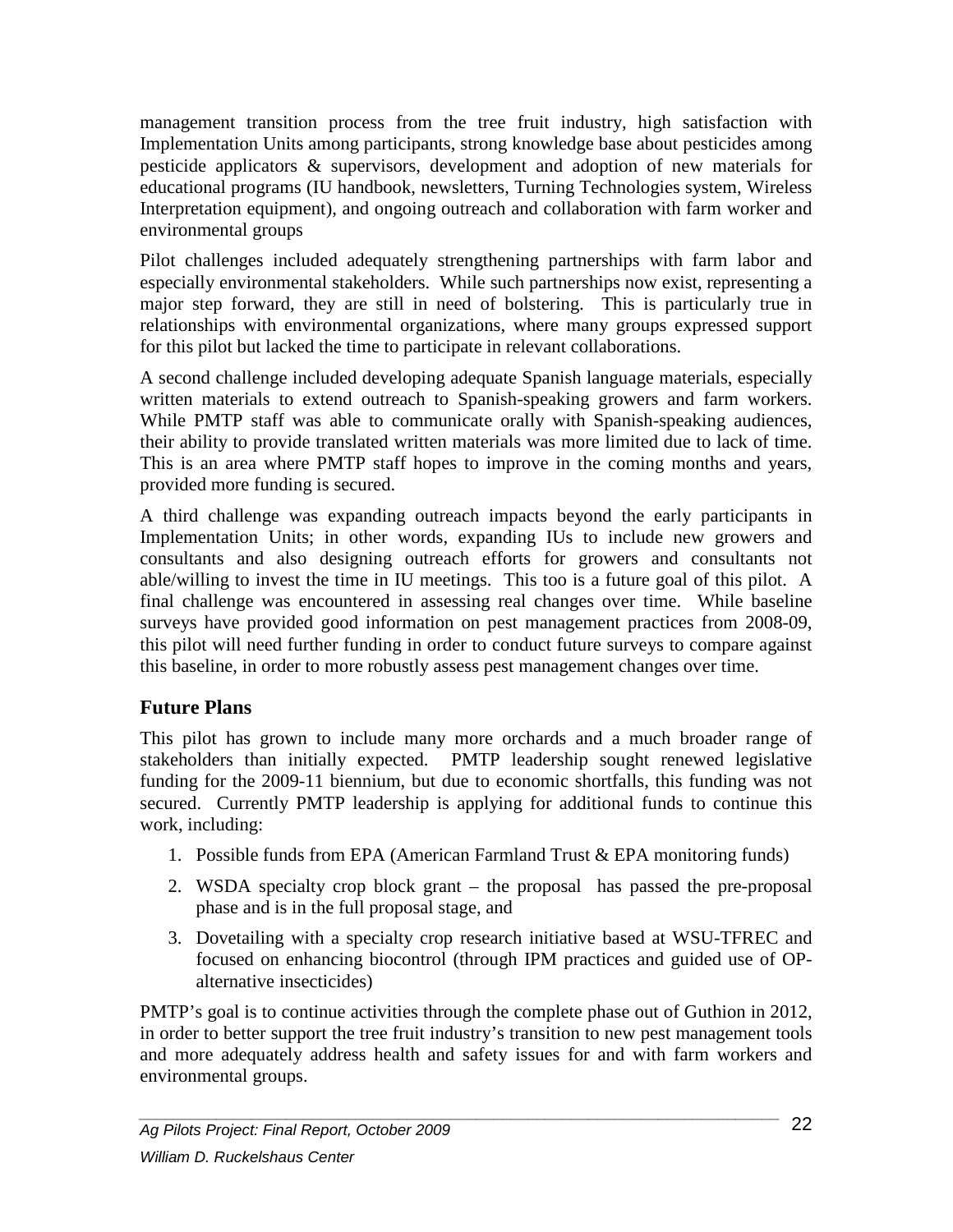While many challenges remain to the full adoption of IPM within the tree fruit industry, much has been accomplished through the PMTP's efforts thus far. It is the hope of PMTP staff and supporters that further funding will be obtained to continue this work, through to the complete phase-out of Guthion/AZM, to ensure industry adoption of IPM practices and broader stakeholder participation for a more sustainable tree fruit sector in Washington State.

# <span id="page-23-0"></span>*Beefing Up the Palouse Pilot- An Alternative to the Conservation Reserve Program (CRP)*

Pilot Lead: Don Nelson

Washington State University



### **Overview of Pilot**

The Beefing up the Palouse pilot is exploring several aspects of converting land managed in the Conservation Reserve Program (CRP) to a holistically managed resource using livestock as the principle tool to move towards more environmentally sound, economically viable, and socially responsible practices. Many lands will be coming out of the CRP program in the next few years, and how these lands are managed will have severe impacts on farming and ecosystem services.

As of 2007, the state of Washington had 1,557,212 acres enrolled in the CRP. The site of this pilot is located on G & L Farms in Adams County near Benge, Washington. This 6,000-acre farm includes 5,000 acres that are currently enrolled in the CRP. Adams County has one of the largest CRP enrollments nationwide, at over 214,000 acres, and a significant portion of this acreage is nearing the contract end in the next two years (2010- 2011). USDA efforts to scale back total enrolled CRP acreage while focusing new offers on smaller contracts through Environmental Priority practices, as required by the 2008 Farm Bill, will likely lead to a significantly reduced CRP presence in Adams County and throughout central Washington as early as 2010.

While no land enrolled in the CRP program was grazed in this study, property adjacent to CRP land with similar biologic communities was used to duplicate the affects of grazing and rest. Some CRP land was used to test different fertilizer affects and inter-seeding techniques.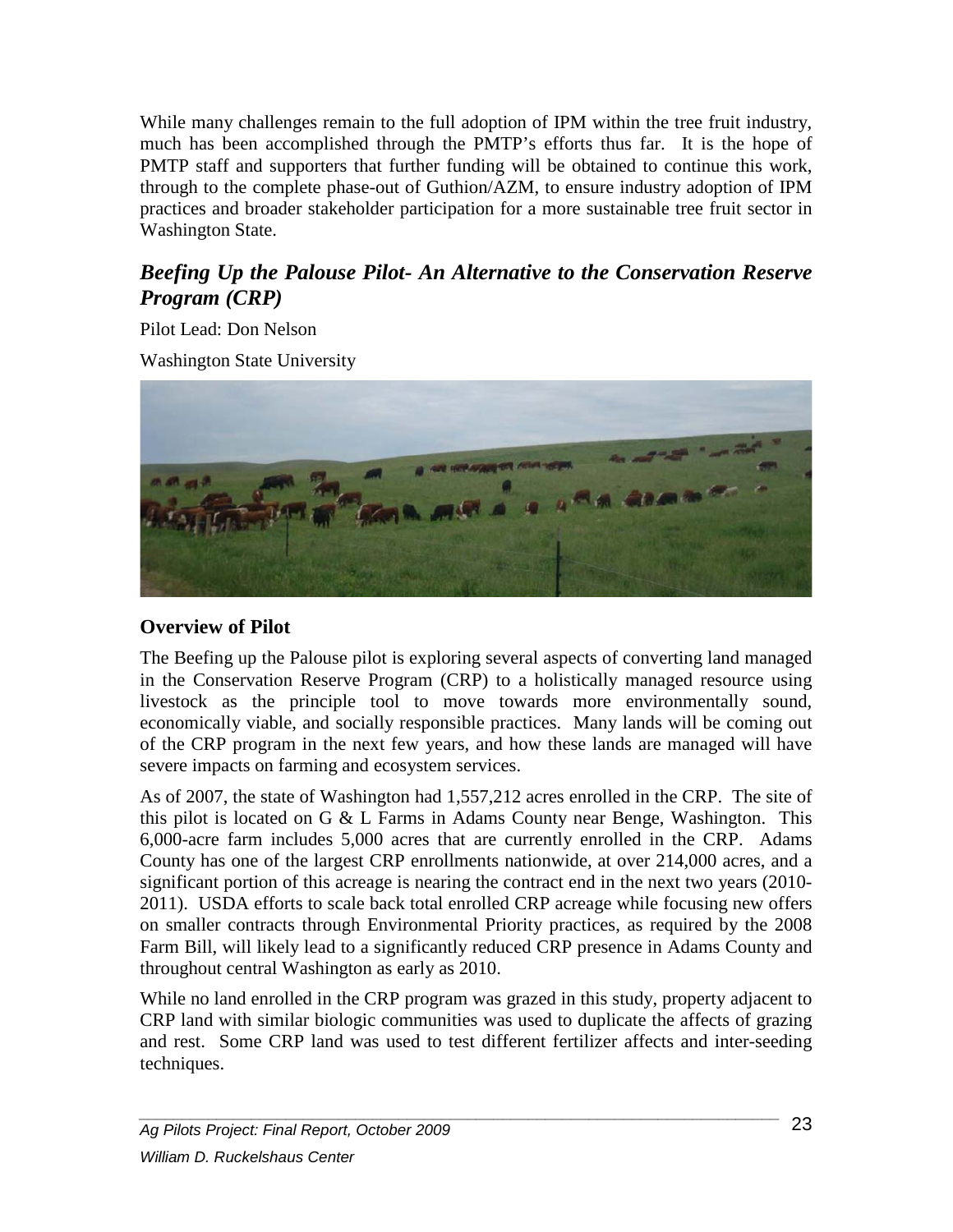The Goals of the Beefing up the Palouse Pilot are:

- 1. Assess the economic feasibility of CRP conversion to a grass-fed natural or organic beef production system.
- 2. Assess and demonstrate agronomic strategies, including inter-seeding alfalfa for enhancing degraded CRP grass stands into productive pasture in the 12-14 inch rainfall areas of Washington State.
- 3. Monitor the biological effects of planned grazing using the Land EKG rangeland monitoring system.
- 4. Assess the replicability of this pilot by describing the place-dependent factors likely to affect feasibility by mapping these factors utilizing known parameters, as well as Geographic Information Systems (GIS)

#### **Timeline**

|                                               | December 2007-June 2009--------------------------18+ conference calls and/or Ag Pilots Team planning                   |
|-----------------------------------------------|------------------------------------------------------------------------------------------------------------------------|
|                                               | meetings, data evaluation meetings                                                                                     |
|                                               | January 24, 2008---------------------------------- Pilot update meeting with Adams County Farm Service                 |
|                                               | Agency Committee, sought approval to get a research                                                                    |
|                                               | exemption to graze a section of CRP land on G & L Farms                                                                |
|                                               | without a reduction in payment, Ritzville, WA (unsuccessful)                                                           |
| March 2008-June 2009------------------------- | -Collected monitoring data from Land EKG transects collected                                                           |
|                                               | and analyzed soil and biomass samples for all Land EKG                                                                 |
|                                               | transects and N fertilization demonstration and control                                                                |
|                                               | plots. Collected grass/legume comparison data.                                                                         |
|                                               | April 2008- July 2008------------------------------Grazed 196 head of cattle owned by Joel Huesby and Mike             |
|                                               | Para on a contract gain basis @ \$34/lb. gain                                                                          |
|                                               |                                                                                                                        |
|                                               |                                                                                                                        |
|                                               | about the Beefing Up the Palouse Pilot                                                                                 |
|                                               |                                                                                                                        |
|                                               |                                                                                                                        |
|                                               | Othello, (681 lbs. avg. wt.) were delivered to G & L Farms to                                                          |
|                                               | be grazed on a contract gain basis of \$.34/lb. gain.                                                                  |
|                                               |                                                                                                                        |
|                                               | Planned Grazing and Grass-fed Beef Production Conference                                                               |
|                                               | co-sponsored by the Ag Pilots-Beefing Up the Palouse Pilot                                                             |
|                                               | and the Extension Grass-fed Beef Production/Pasture                                                                    |
|                                               | Management Team, Richland, WA (64 attendees)                                                                           |
|                                               |                                                                                                                        |
|                                               | June 18 and 23 <sup>rd</sup> 2009---------------------------- Maurice Robinette presented Beefing Up the Palouse pilot |
|                                               | update to the Ag Pilots Oversight Committee, Seattle, WA and                                                           |
|                                               | to a group of 30 people as part of a Sustainability Lecture                                                            |
|                                               | Series, Dayton, WA                                                                                                     |
|                                               |                                                                                                                        |
|                                               | Iraqi delegation, G & L Farms                                                                                          |
|                                               |                                                                                                                        |
|                                               | Farms                                                                                                                  |
|                                               |                                                                                                                        |
|                                               |                                                                                                                        |

\_\_\_\_\_\_\_\_\_\_\_\_\_\_\_\_\_\_\_\_\_\_\_\_\_\_\_\_\_\_\_\_\_\_\_\_\_\_\_\_\_\_\_\_\_\_\_\_\_\_\_\_\_\_\_\_\_\_\_\_\_\_\_\_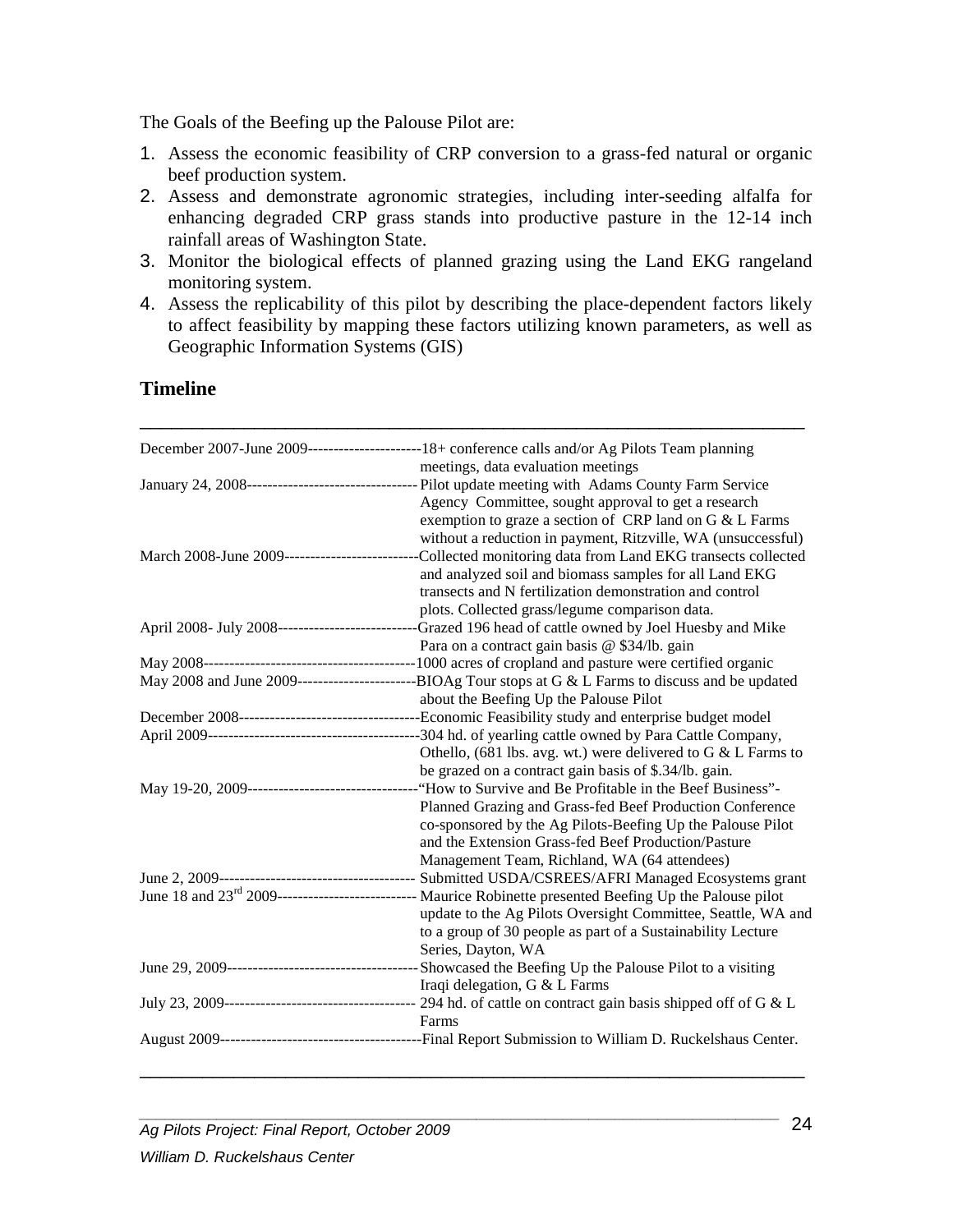#### **Meeting Goals**

#### *Pilot Goals*

The first goal of the pilot was to assess the economic feasibility of CRP conversion to a grass-fed natural or organic beef production system. Although the pilot was unable to get a research exemption to graze CRP without payment reduction from Adams County Farm Services Agency; the pilot was able to utilize land similar to the CRP enrolled land to graze yearling steers and to grass finish 2 year old cattle over 2 seasons and complete an enterprise budget analysis and economic feasibility study.

A Farm Business Management Report (EM010) was published entitled, 2008 Estimated Costs and Returns for a 150-head Cow-calf to Grass-finished Beef Production System in the Channeled Scablands Range Area of East-central Washington authored by J. Shannon Neibergs and Donald D. Nelson.

Currently the team is programming an economic model to evaluate forage availability relative to cow nutrition needs and altered calving season start that; this model will utilize forage and economic information generated during the Beefing up the Palouse pilot. The model contributes to the economic feasibility goal, by examining differing production management strategies to best utilize the pilot area's resources and to provide an analysis tool to evaluate an operation's unique resource structure.

The Second goal was to assess and demonstrate agronomic strategies, including interseeding alfalfa for enhancing degraded CRP grass stand into productive pasture in the 12- 14 inch rainfall areas of Washington State The pilot evaluated the establishment of legumes in CRP grass stand, looked at determining the best varieties of grass and legumes to plant in the 12-14 inch rainfall zone, and looked at what species and mixes would best fit the transition to a grass-fed beef forage system. (data are included in full report)

The third goal was to monitor the biological effects of planned grazing using the Land EKG rangeland monitoring system. Four permanent Land EKG monitoring transects sites were established. All of them were read before and after grazing during year one. Three of these transects were read before grazing in year-2 and the fourth one was read after one grazing in year two. The intent is to do one more post-grazing reading on all four sites in 2009 (cattle were shipped off of G & L Farms on July 23).

The fourth goal was to assess the replicability of the pilot by describing place dependent factors likely to affect feasibility by mapping these factors utilizing know parameters and Geographic Information Systems. The pilot team estimated and mapped potential productivity across the Palouse River Watershed based on a number of factors including soil texture, pH, organic matter, depth to bedrock, and precipitation. Results of this analysis show the pilot agriculture model is replicable in the Palouse. Availability of water and knowledge/skill in planned grazing will determine the profit level, but the potential is good to provide returns greater than the current CRP payment rate. (See full report for more detailed information regarded this analysis)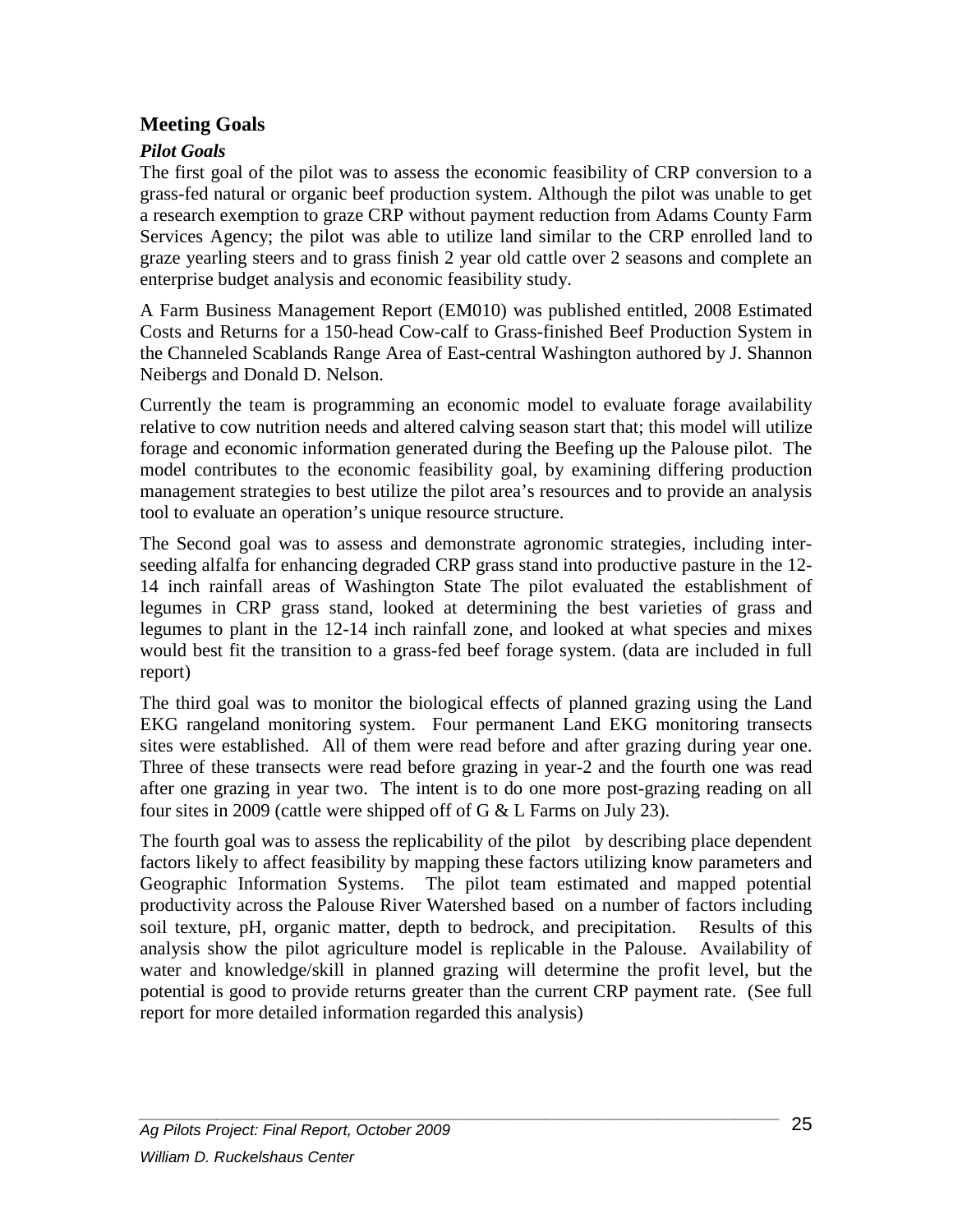#### *Ag Pilot Goals*: **Profitability**

Initial economic analysis, looking at G&L farms as a model, shows that while the cowcalf and stocker beef cattle may not be profitable at Washington State cattle prices, grass finishing beef is profitable. Different approaches were analyzed in an Enterprise Budget Model by Shannon Neibergs of Washington State University. Findings were published in A Farm Business Management Report (EM010) authored by J. Shannon Neibergs and Donald D. Nelson entitled, 2008 Estimated Costs and Returns for a 150-head Cow-calf to Grass-finished Beef Production System in the Channeled Scablands Range Area of Eastcentral Washington.

#### **Sustainability**

By showcasing the Ag Pilots study and educating policy makers and other influential persons about sustainable managed grazing, opinions and decisions are being influenced to accept a broader systems approach that includes livestock grazing as a viable land management tool. Personal observations have been made of policy makers collaborating with other pilot partners about potential funded programs to study use of managed grazing to address other cases of ecosystem degradation.

3 articles have appeared in a variety of sources in the northwest highlighting the Beefing Up the Palouse Pilot, showing a growing interest in alternative approaches to management of old CRP stands. The pilot also has the support of Senator Patty Murray and Washington Commissioner of Public Lands, Peter Goldmark.

Data at this point is supporting the application of this management model within a larger region in Washington State surrounding Adams County.

## **Working Relationships and forums**

Many key partnerships have developed from the pilot. In carrying out the pilot, collaborative working relationships were forged between the Washington Sustainable Food and Farming Network, livestock producers, Washington Cattlemen's Association, WSU Animal Sciences, WSU Economic Sciences, WSU Crop & Soil Sciences, and WSU County Extension. Other partnerships have been formed as a result of several annual BIOAg tours that featured the pilot. Among the people who connected during the BIOAg tours were legislators, educators, wildlife representatives, livestock producers, representatives of state and federal agencies, and members of the Audubon society, Palouse Clearwater Environmental Institute, League of Women Voters and the general public. Tour attendees were educated about concerns, challenges and positive results derived from converting decadent CRP stands into a sustainable grass-fed beef system.

## **Successes and Challenges**

Properly evaluating ecosystem change in long-term programs such as transitioning CRP land to a grass-fed beef system takes multiple years of research and analysis to yield reliable results. Nevertheless, this pilot has strengthened partnerships between agencies and groups with differing viewpoints, has shown economic benefits of converting to a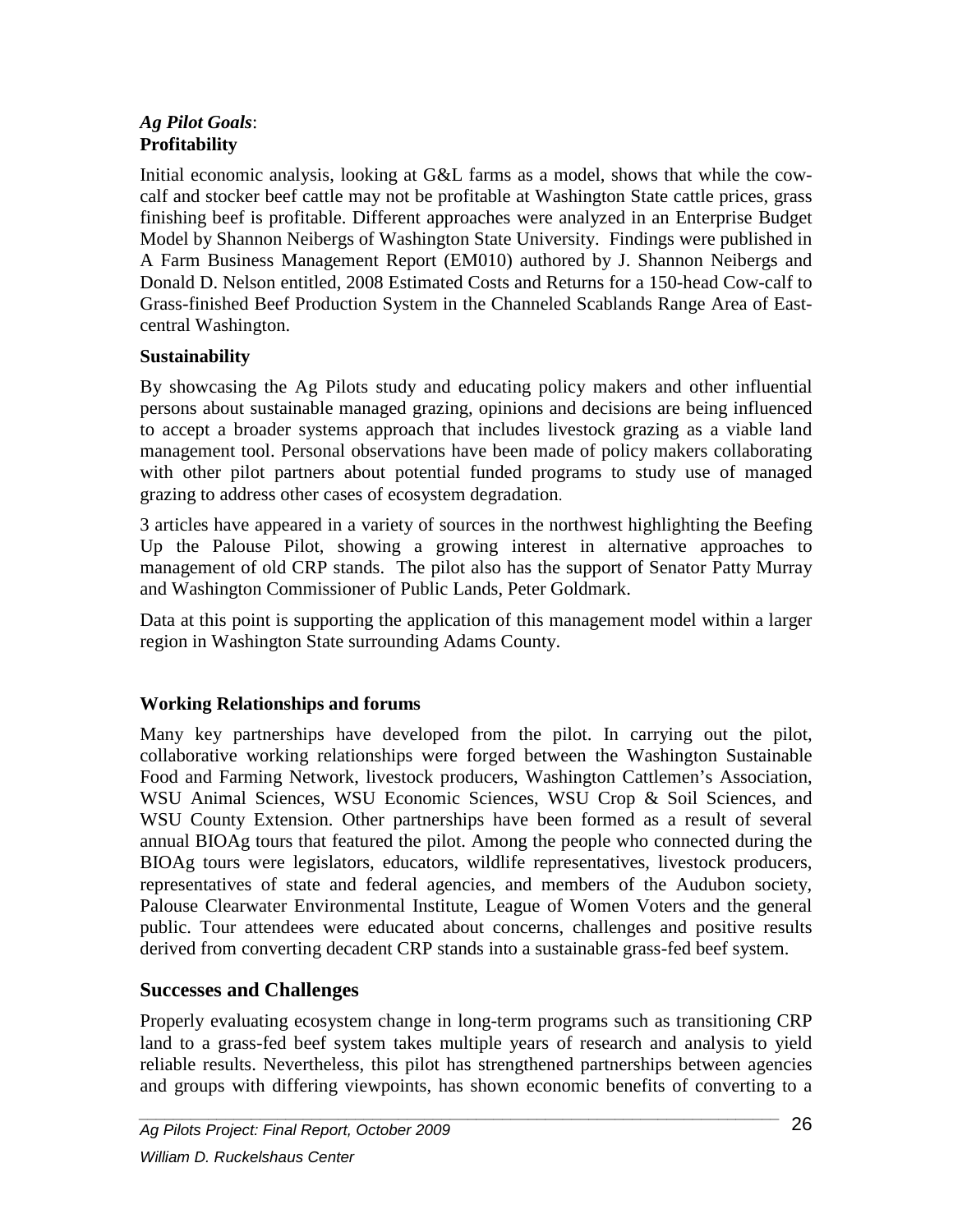grass-fed beef based system instead of a government based subsidy program, and identified some of the environmental benefits of this system compared to a fallow/wheat farm-based system.

There were a number of challenges faced by the Beefing Up the Palouse Pilot. First, initially there was a complete lack of fencing, corrals, loading facilities and water delivery infrastructure at G&L farms. Years of farming had removed any previously existing infrastructure. Fencing and water distribution systems are expensive to construct and maintain and need to be amortized over a number of years. This continues to be a challenge, although a multi-year agreement between the landowner and the cattle grazer to accomplish infrastructure development has been developed.

Another challenge the pilot faced was the inability to graze CRP stands without taking a reduction in payment, which was not feasible for the landowner. A number of attempts to obtain a research exemption to graze CRP were made with no success. Stands similar to the CRP land were used in the study in its stead. Many acres of CRP land at G&L

farms will be coming out of contract this year and will be used for further research.

The last significant challenge faced by the pilot was handling the large quantities of data gathered in the Land EKG Monitoring. There were problems getting all of the rangeland monitoring data together, mostly because of the volume of data and the amount of it and how dispersed over time the monitoring activities were. It is clear that a better system of keeping everything together is needed. In the future, better use of the Land EKG Datastore website and prompt data entry will help alleviate this problem.



**Project planning meeting at G&L Farms 2008**

## **Future Plans**

<span id="page-27-0"></span>On June 2, 2009, the pilot team and others *s*ubmitted a proposal for \$487,365 to fund a 4 year project entitled Planned Cattle Grazing Strategies on Former CRP Land to Enhance Ecosystem Services in a Multi-functional Agricultural Production System to the AFRI program. Future funding will serve to help answer many questions that remain regarding ecosystem services, long term environmental and economic impacts and opportunities, carbon sequestration, and impacts on productivity.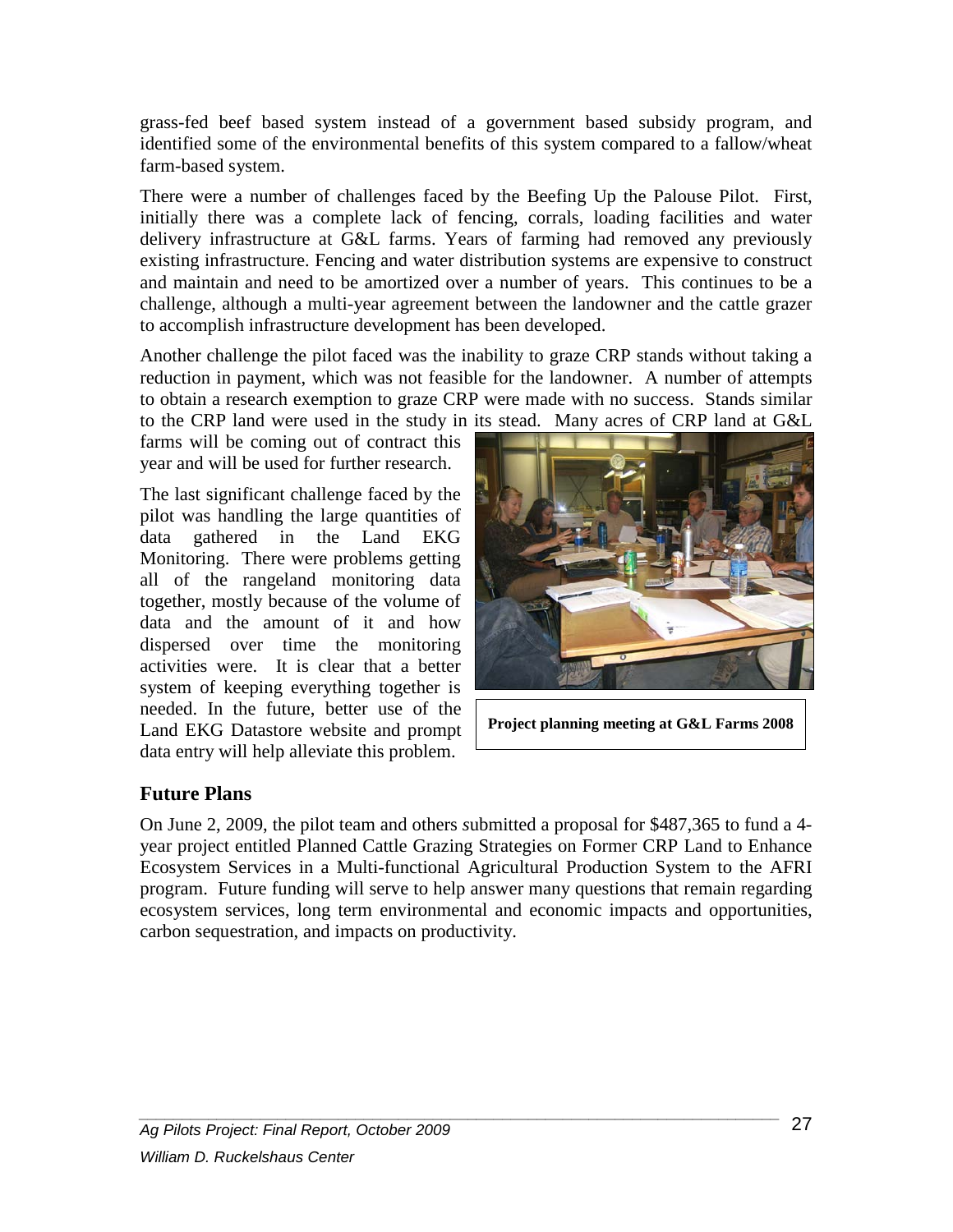# *Direct Seed Mentoring Pilot: Spokane County Conservation District*

Pilot Lead: Ty Meyer, Production Ag Manager Spokane County Conservation District



#### **Overview of Pilot**

The Direct Seed Mentor Pilot seeks to increase the adoption of direct seeding management practices throughout Spokane and Whitman Counties. The pilot is facilitating this goal through a mentoring program and side-by-side on-farm demonstrations of direct seeding compared to conventional farming. Direct seeding is a farming method that plants and fertilizes directly into the residue from previous crops, disturbing only a narrow strip of soil. Direct seed operations have numerous agricultural, economic and environmental benefits compared to conventional tillage systems. Traditional farming practices typically involve aggressive soil disturbance through numerous passes over the field. The benefits of direct seeding include: reduced operating costs, increased production and profitability, reduced soil erosion, improved water quality, trapping of soil moisture, improved soil tilth, and improved air quality. This pilot seeks to help growers see the benefits of direct seeding without the fear of the high up front cost of direct seeding equipment, through the use of mentors that practice direct seeding and have equipment and the expertise to guide the pilot sites.

The goals of the Direct Seed Mentor pilot are threefold:

- 1. Increase adoption of direct seed operations through the use of a mentoring program.
- 2. On-farm demonstrations of direct seeding.
- 3. Case study of side-by-side comparison of direct seeded ground with conventionally tilled ground.

The participating producers were asked to implement, with the mentors help, a side-byside 50 to 100 acre direct seed trial on their farm. The producers selected their mentors from among those signed-up for the pilot. A producer's decisions were based on the type of direct seed equipment desired and the producers' willingness to work with the mentor. The mentor role is to provide education, as well as custom seeding using their equipment. Eight teams of mentors and producers are taking part in the mentoring pilot. The teams are as follows: Blake Wolf – Mike Faerber, Mark Richter – Darrel Bafus, Jason Huntley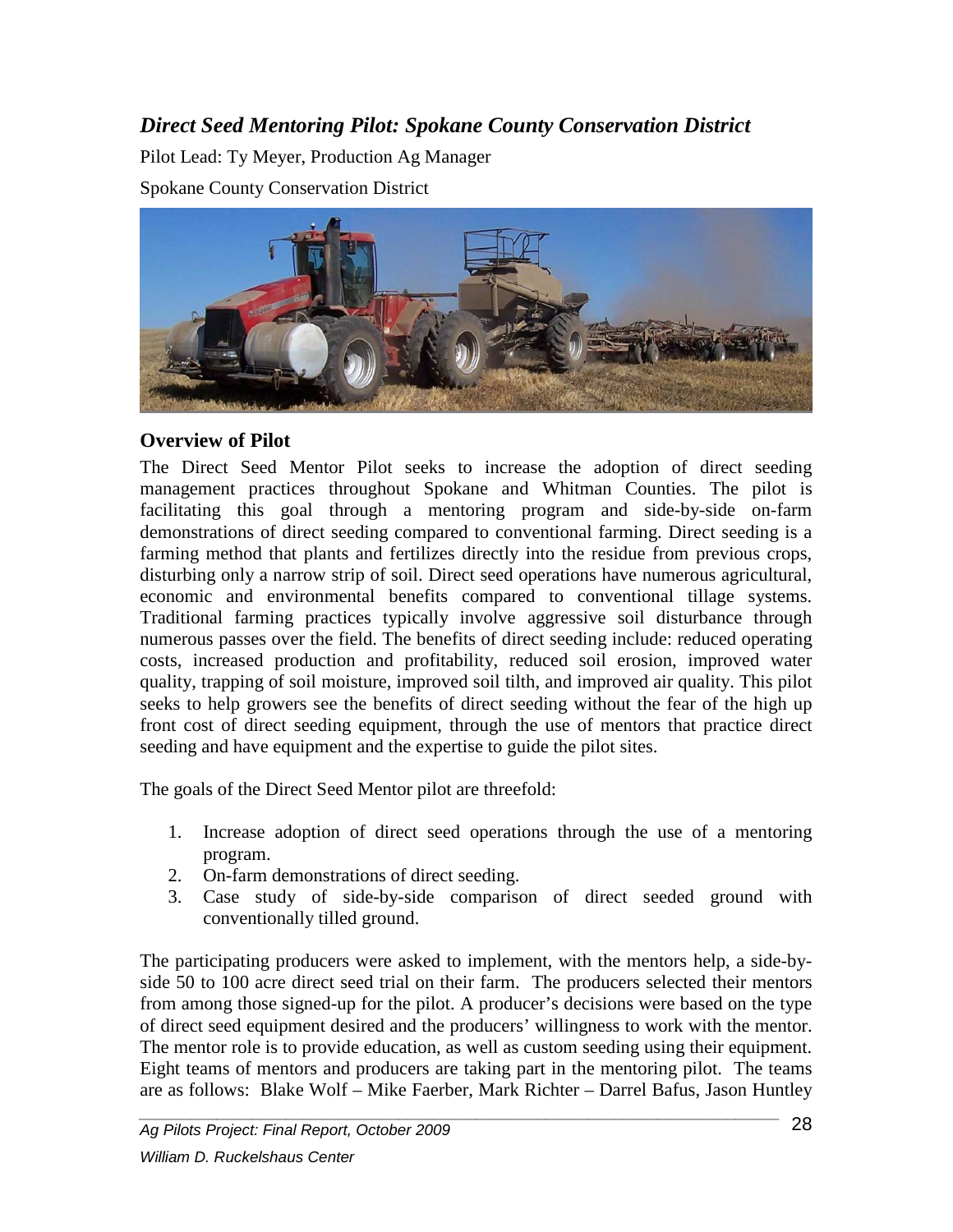– Glen Smick, St. John Grange – Gil White, Ron Kile – Dave Swannack, Lonnie Green – Ken Keno, Lonnie Green – Al Anderberg, Jason Eckelberger – Anthony Wicks

# **Timeline**

| Northwest Direct Seed Association annual meeting in                                             |  |  |
|-------------------------------------------------------------------------------------------------|--|--|
| Kennewick, WA to promote pilot.                                                                 |  |  |
|                                                                                                 |  |  |
| Commission                                                                                      |  |  |
|                                                                                                 |  |  |
|                                                                                                 |  |  |
| season due to uncertain pilot funding and late                                                  |  |  |
| harvest season.                                                                                 |  |  |
|                                                                                                 |  |  |
| October 2008-March 2009 ------------------------Mentor Program Direct Seed workshops in Colfax. |  |  |
| (Averaged 35 attendees at each meeting)                                                         |  |  |
|                                                                                                 |  |  |
| Direct Seeders Meeting in Lewiston, ID.                                                         |  |  |
|                                                                                                 |  |  |
| Direct Seeders Meeting in Colfax, WA.                                                           |  |  |
|                                                                                                 |  |  |
| Kennewick, WA. Potential participants were taken to the                                         |  |  |
| conference.                                                                                     |  |  |
|                                                                                                 |  |  |
|                                                                                                 |  |  |
|                                                                                                 |  |  |
|                                                                                                 |  |  |
| Committee in Seattle                                                                            |  |  |
|                                                                                                 |  |  |

# **Meeting Goals**

## *Pilot Goals*

The first goal of teaming successful mentors with interested producers appears to be highly successful. The original concept was to find four mentors and four producers interested in participating in the pilot. The ultimate outcome was the participation of 8 mentors and 10 producers. Funding for the pilot was limited and the inclusion of the extra teams meant that additional funding was needed. The Spokane County Conservation District and the Washington State Department of Ecology each allowed the use of other funds for the mentoring pilot. This was a huge success for the pilot as the mentoring program was recognized as a tool for moving the adoption of direct seed forward in the region.

The second goal of having the teams in place for 3 consecutive seeding seasons was only partially successful. Seed season 1 and 2 were both removed from the pilot due to funding and contract difficulties. The final seed season was a success once stable funding was established.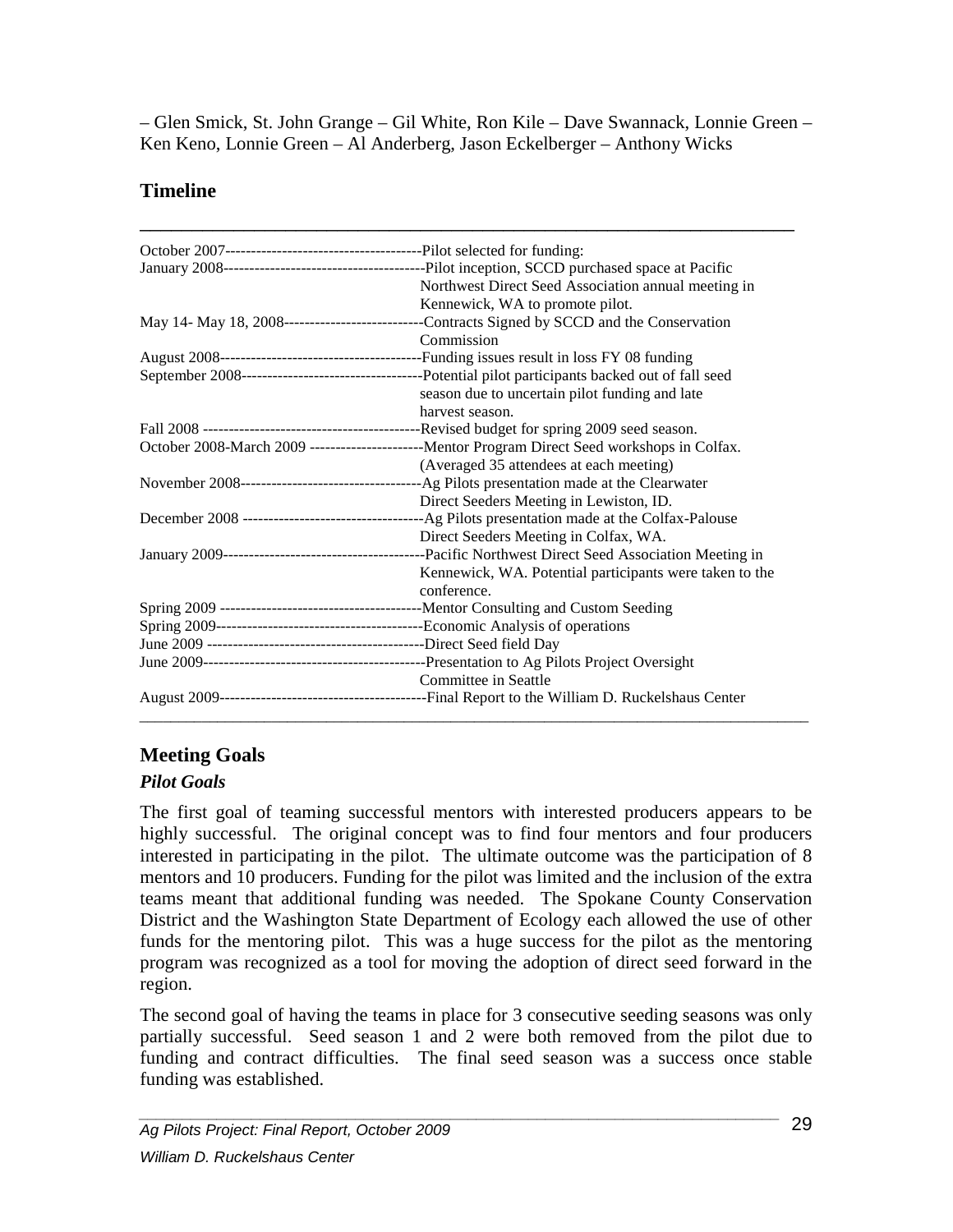The third goal of performing economic analysis on each operation has proven to be the biggest and most important part of the pilot. Interviews were conducted with each operation and University of Idaho Ag Economist Kate Painter has performed the analysis.

#### *Ag Pilot Goals*:

# **Profitability**

The profitability of each producer in the pilot will be dependent on their decision making process if and when they decided to implement a direct seed system on their farm. The pilot shows at this point that each operation has its own philosophy on how to handle and manage their equipment fleet. There are wide variations in the cost of machinery depending on whether the producer purchases or leases new equipment on a yearly basis or if they own older equipment that they maintain with very little capital costs attributed to the operation.

In addition to the cost of machinery, producers that are leasing land on a crop share basis are faced with the reality that a landlord's income is based on gross revenue. This means that each operation must maximize the landlord's revenue by producing high yields. The landlords are sometimes skeptical about allowing a producer to transition their farm to

direct seed if there is any chance of a reduction in yield potential. Although direct seed technology has evolved greatly over the last 20 years, there are still memories of direct seed and no-till farming failures that cost some producers in the region their farms.

If the producer is dedicated to Direct Seed, they understand that profitability is driven by reduced costs versus increased yields or stated another way direct seed puts the emphasis on net income versus gross income.

*"Overall, total costs are \$9.00 less per acre for the direct seed group. Investment in direct seed machinery may represent one barrier for farmers wishing to switch to this technology. While it would improve profitability, they may not be able to cashflow purchases of powerful tractors and direct seed drills." (Dr. Kate Painter, Ag Economist for the University of Idaho)*

After other miscellaneous cost savings are figured into each operation, the final results show a cost savings to Direct Seed Operations of \$9.02/acre.

When the final economic analysis is completed later this fall and all yield data are included in the study, the mentoring pilot has the potential to have a great impact on the way producers view the transition to direct seeding systems. There will be many valuable lessons to learn from the economic study of each operation that will help producers across the region make better decisions related to machinery ownership and variable cost comparisons. For more detailed information on the economic analysis, see full report available at [http://ruckelshauscenter.wsu.edu/.](http://ruckelshauscenter.wsu.edu/)

#### **Sustainability**

The sustainability of the direct seed mentor pilot has a very positive future on the Palouse. It will, however encounter several obstacles that have the potential to slow its progress. Some of the barriers farmers face when making the decision to transition to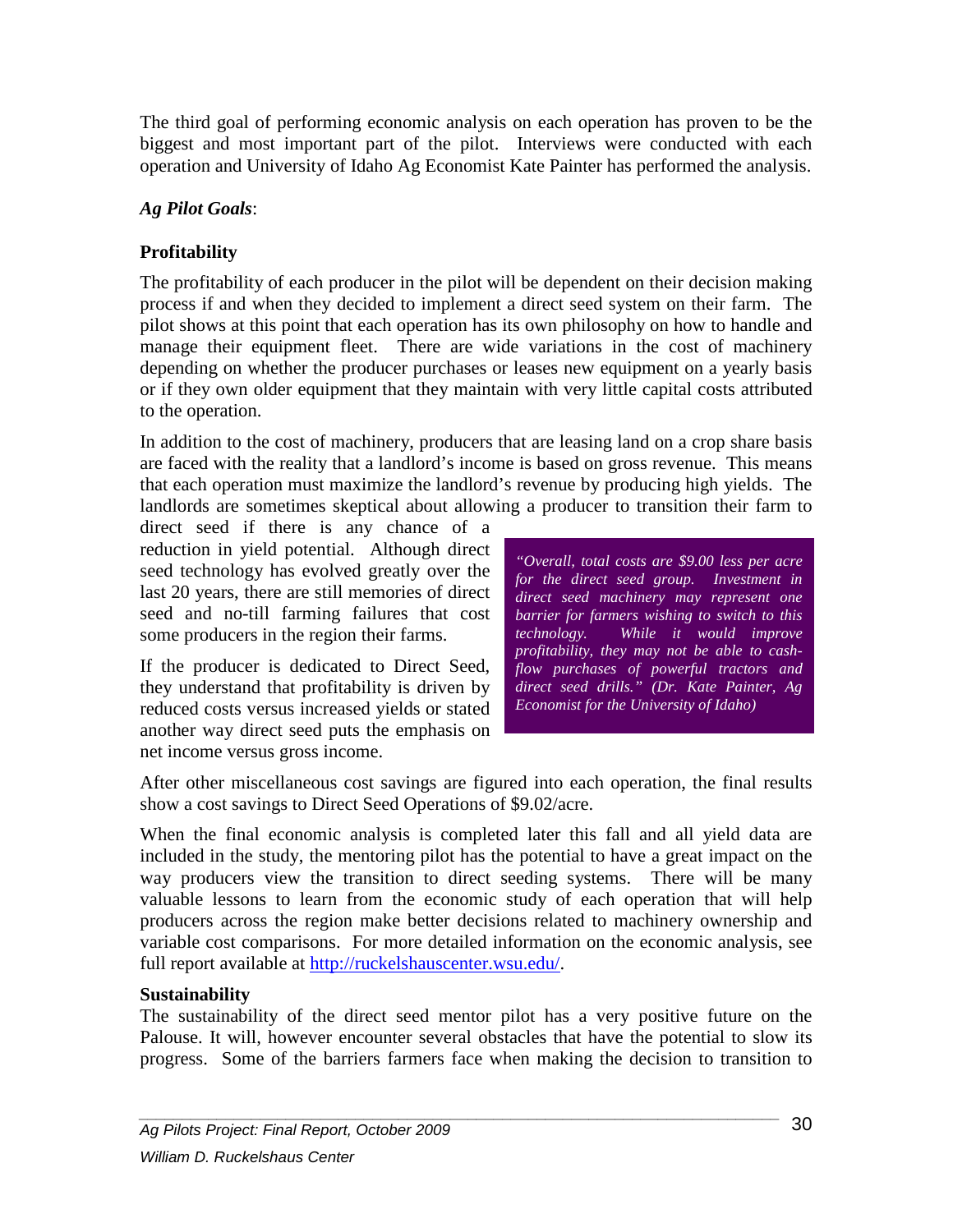direct seed systems are: tradition, resistance to change, landlord resistance, lack of federal funding for conservation programs, cost of machinery and perceived loss of yield.

When evaluating the potential of continuing the direct seed mentor pilot into a long term program, the biggest challenge to be faced is finding a consistent funding mechanism. Without a source of funds, the program loses its incentive for some individuals to try direct seeding. One solution to the problem is to set up a network of direct seed mentors that are willing, under the right circumstances, to perform custom seeding for others using their own equipment. This service would be performed at a cost of somewhere in the neighborhood of \$25-\$30/acre to the producer. The Pacific Northwest Direct Seed Association is developing a similar network for farmers to share information and work with each other on a voluntary basis if desired.

With the success of the pilot to date mentoring activities will continue if funding is established.

#### **Working Relationships and Forums**

The pilot brought several groups and agencies together to make it a success. Washington State University and the University of Idaho, the Pacific Northwest Direct Seed Association, the Washington State Department of Ecology, and the Spokane County Conservation District all worked together to complete the pilot.

Dr. Hans Kok, Associate Professor and Extension Specialist for Conservation Tillage for Washington State University and the University of Idaho, was an integral part of the pilot program. He had past experience running mentoring programs in the mid-west and provided invaluable knowledge to the program as it was implemented.

The Pacific Northwest Direct Seed Association is the main trade group for the direct seed industry in the Pacific Northwest. Russ and Patt Evans, Co-Directors of the PNDSA, provided marketing and outreach expertise to the pilot which helped us educate producers and find the teams that ultimately participated in the pilot. They also organize the PNDSA Annual Convention in Kennewick, WA that some of the pilot participants attended as an educational opportunity.

The Palouse-Rock Lake Conservation District and the Palouse Conservation District both provided participants to the pilot and a direct seed tour was held in St. John, WA that featured the Mentoring Program participants in their area.

The Washington State Department of Ecology and the Spokane County Conservation District Water Resources staff both provided additional funding for the mentoring pilot. DOE has recognized the importance of the mentoring program and allowed the use of funds for the participation of two additional teams in the Latah Creek watershed in Spokane County.

#### **Successes and Challenges**

The Direct Seed Mentoring pilot had many great successes, few challenges, and an unbelievable response from the farm community in Eastern Washington.

In the beginning it appeared that the biggest challenge would be finding pilot participants. In the end the biggest challenge was funding the number of teams that wanted to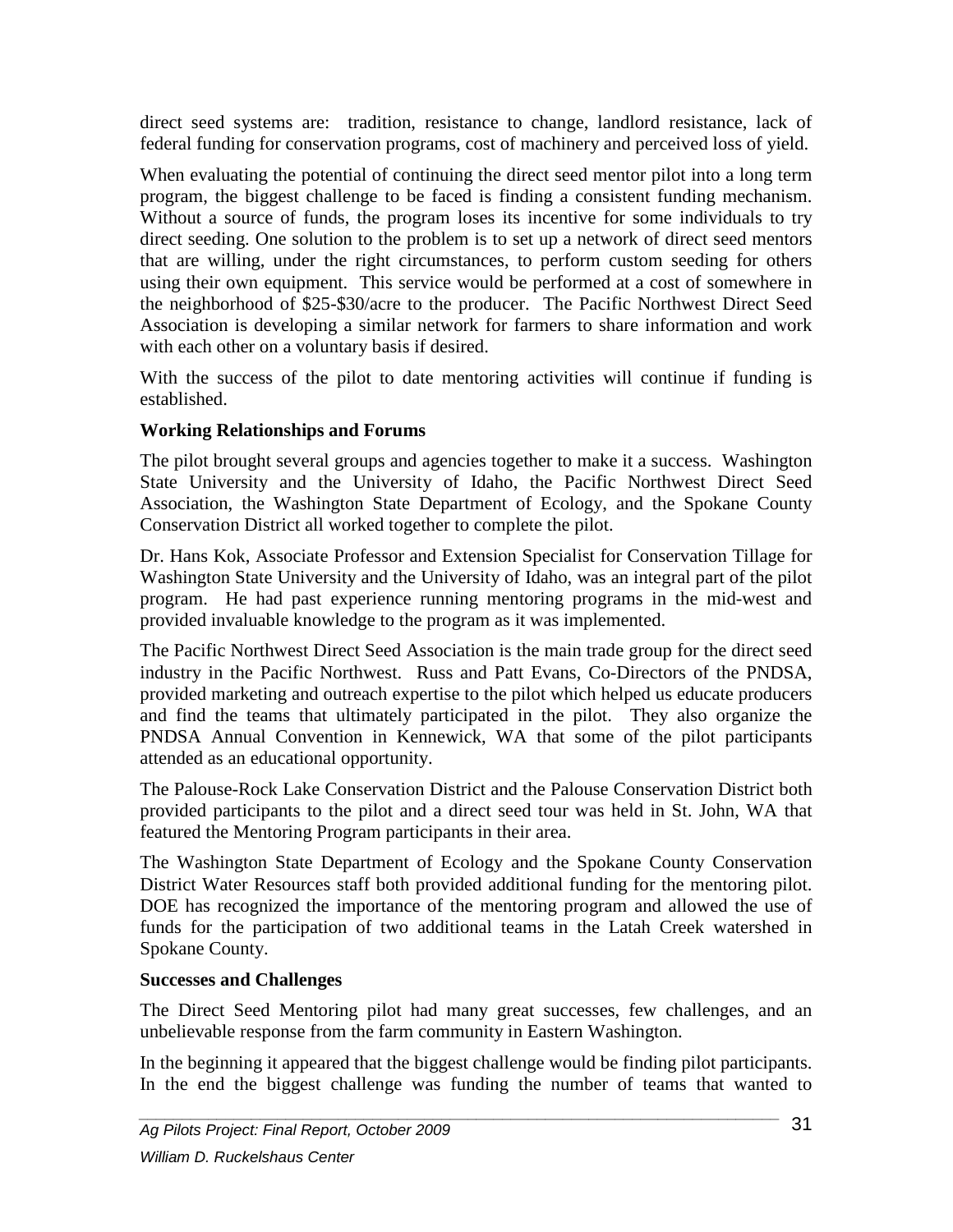participate in the pilot. The goal was to have four mentor/producer teams involved, in the end it finished with 8 mentors and 10 producers.

The pilot included eight established direct seed mentors and 10 producers paying for 1,000 acres of direct seed on land not typically or currently being direct seeded. The economic analysis done showed a \$9.02/acre savings when transitioning to direct seed and one producer has indicated the desire to purchase a direct seed drill after just one season of being mentored due to a reduction in fertilizer costs of nearly \$11/acre.

Several challenges were faced early in the pilot related to the funding cycle and the loss of FY 2008 funds. Re-evaluation and revision of budget allowed the pilot to proceed. The Spokane Conservation District funded the bulk of the startup phase that was lost in the contract process.

Outside of the contract issues, the pilot did not experience any other challenges that threatened its completion. Additional funding was received to expand the pilot to its current size and the Spokane Conservation District and Dr. Painter from the University of



No till operation. Foreground just seeded with Cross-Slot Drill.

Idaho have agreed to proceed with the completion of full farm budgets including harvest 2009 yield data. This will be available late fall 2009.

#### **Future Plans**

The Direct Seed Mentoring Pilot was completely dependent on the funds received from the State of Washington. With the funding cycle ending on June  $30<sup>th</sup>$ , 2009 the pilot is looking for another source of funding to continue the program. The Spokane Conservation District is reviewing several options to fund the program and will be applying for funding

through the Department of Ecology in late October. The team will be working with the PNDSA and WSU/UofI to move the pilot forward and to continue marketing the concept of direct seed mentoring.